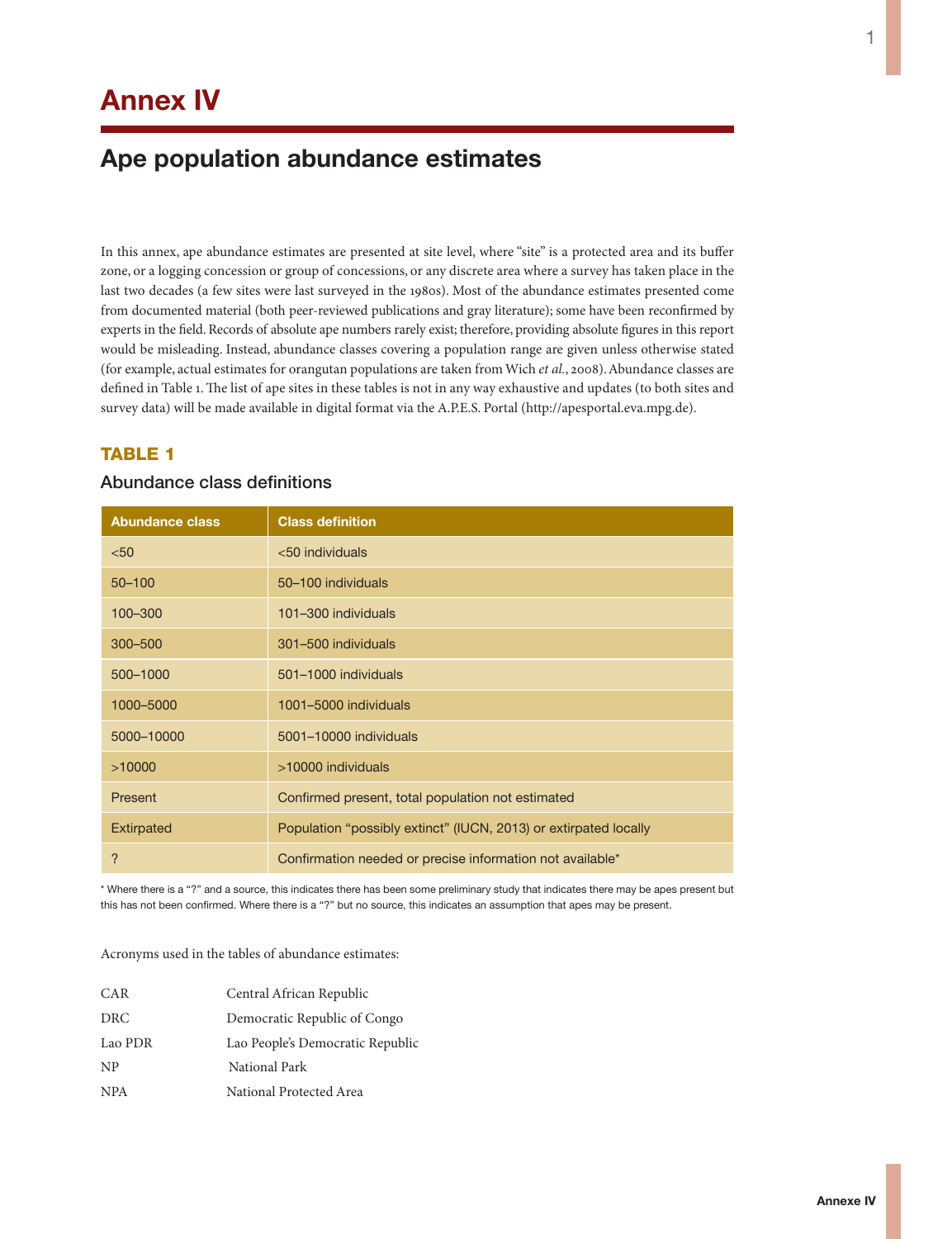## Table 2

Western chimpanzee (*Pan troglodytes verus*) abundance estimates

| Country             | Site name                                         | <b>Abundance</b><br>class | Year<br>estimated | <b>Source</b>                            |
|---------------------|---------------------------------------------------|---------------------------|-------------------|------------------------------------------|
| <b>Benin</b>        | Nationwide                                        | <b>Extirpated</b>         | 2013              | <b>IUCN (2013)</b>                       |
| <b>Burkina Faso</b> | Nationwide                                        | <b>Extirpated</b>         | 2013              | <b>IUCN (2013)</b>                       |
| Ghana               | <b>Ankasa Conservation Area</b>                   | ?                         | 2009              | Danquah (2009)                           |
| Ghana               | <b>Atewa Forest Reserve</b>                       | Present                   | 2007              | McCullough et al. (2007)                 |
| Ghana               | <b>Bia National Park</b>                          | Present                   | 2009              | Danquah (2009)                           |
| Ghana               | <b>Boi-Tano Forest Reserve</b>                    | Present                   | 2006              | Oates (2006)                             |
| Ghana               | <b>Cape Three Points</b><br><b>Forest Reserve</b> | <b>Extirpated</b>         | 2009              | Gatti (2009)                             |
| Ghana               | <b>Draw River Forest Reserve</b>                  | Present                   | 2003              | McCullough et al. (2007)                 |
| Ghana               | <b>Krokosua Forest Reserve</b>                    | Present                   | 2009              | Gatti (2009)                             |
| Ghana               | <b>Mamiri Forest Reserve</b>                      | $\overline{?}$            |                   |                                          |
| Ghana               | <b>Tano Nimiri</b>                                | $\overline{?}$            |                   |                                          |
| Ghana               | <b>Bonsam Bepo</b><br><b>Forest Reserve</b>       | Present                   | 2009              | Danquah et al. (2012)                    |
| Ghana               | <b>Ayum Forest Reserve</b>                        | Present                   | 2009              | Danquah et al. (2012)                    |
| Ghana               | <b>Subim Forest Reserve</b>                       | Present                   | 2009              | Danquah et al. (2012)                    |
| Guinea              | <b>Badiar National Park</b>                       | $50$                      | 2011              | <b>WCF (2012)</b>                        |
| Guinea              | <b>Dieke Classified Forest</b>                    | $50 - 100$                | 2011              | <b>WCF (2012)</b>                        |
| Guinea              | <b>Foutah Djallon</b>                             | >10000                    | 2011              | <b>WCF (2012)</b>                        |
| Guinea              | <b>Gadha Woudou</b><br><b>Classified Forest</b>   | $50$                      | 2011              | <b>WCF (2012)</b>                        |
| Guinea              | <b>Kankan Faunal Reserve</b>                      | ?                         | 2011              | <b>WCF (2012)</b>                        |
| Guinea              | Koumbia                                           | 100-300                   | 2011              | <b>WCF (2012)</b>                        |
| Guinea              | Nimba Mts Strict Reserve                          | 100-300                   | 2011              | <b>WCF (2012)</b>                        |
| Guinea              | Oure Kaba Classified Forest                       | 50-100                    | 2011              | <b>WCF (2012)</b>                        |
| Guinea              | <b>Pic de Fon Classified Forest</b>               | 50-100                    | 2002              | Herbinger (2002)                         |
| Guinea              | PNH Kouyah NP                                     | 100-300                   | 2011              | <b>WCF (2012)</b>                        |
| Guinea              | PNH Mafou NP                                      | 100-300                   | 2011              | <b>WCF (2012)</b>                        |
| Guinea              | Sangaredi                                         | 100-300                   | 2011              | <b>WCF (2012)</b>                        |
| Guinea              | Ziama Strict Reserve                              | $50$                      | 2011              | <b>WCF (2012)</b>                        |
| Guinea-Bissau       | Lagoas de Cufada<br><b>Natural Park</b>           | 100-300                   | 2013              | Carvalho, Marques,<br>and Vicente (2013) |
| <b>Ivory Coast</b>  | Azagny NP                                         | < 50                      | 2007              | <b>WCF (2007)</b>                        |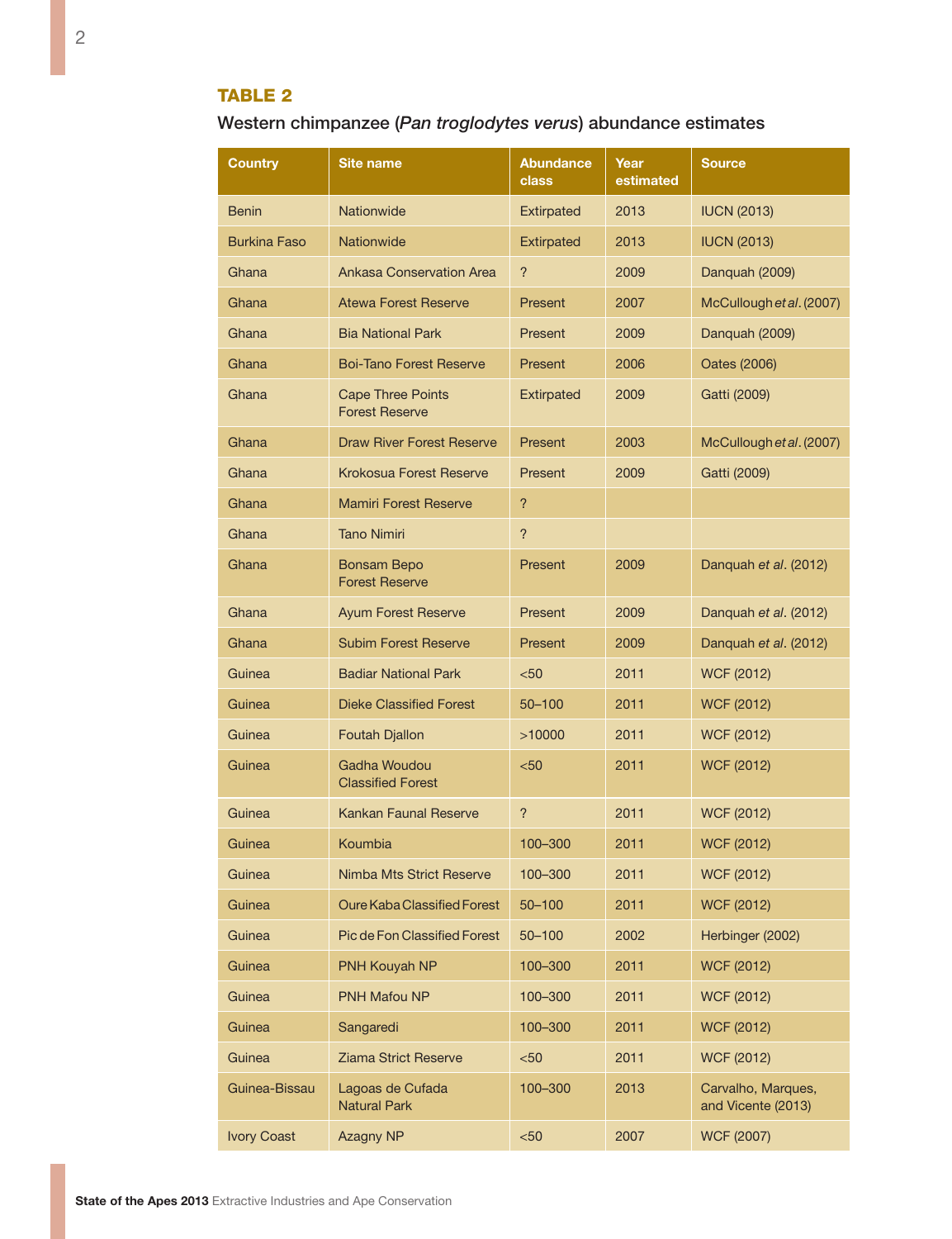| Country            | <b>Site name</b>                               | Abundance<br>class | Year<br>estimated | <b>Source</b>                         |
|--------------------|------------------------------------------------|--------------------|-------------------|---------------------------------------|
| <b>Ivory Coast</b> | <b>Banco NP</b>                                | $50$               | 2007              | <b>WCF (2007)</b>                     |
| <b>Ivory Coast</b> | Bossematié Classified Forest                   | Present            | 1990              | Marchesi et al. (1995)                |
| <b>Ivory Coast</b> | <b>Cavally Classified Forest</b>               | $50$               | 2010              | Normand et al. (2010)                 |
| <b>Ivory Coast</b> | Comoé NP                                       | Present            | 2009              | <b>WCF (2009)</b>                     |
| <b>Ivory Coast</b> | <b>Dassiekro Classified Forest</b>             | <b>Extirpated</b>  | 2007              | Campbell et al. (2008)                |
| <b>Ivory Coast</b> | Duekoue Classified Forest                      | <b>Extirpated</b>  | 2007              | Campbell et al. (2008)                |
| <b>Ivory Coast</b> | <b>Go Bodienou</b><br><b>Classified Forest</b> | <b>Extirpated</b>  | 2007              | Campbell et al. (2008)                |
| <b>Ivory Coast</b> | Goin Débé Classified Forest                    | < 50               | 2010              | Normand et al. (2010)                 |
| <b>Ivory Coast</b> | <b>Mabi Classified Forest</b>                  | Present            | 2007              | Campbell et al. (2008)                |
| <b>Ivory Coast</b> | Marahoué NP                                    | $50$               | 2006              | N'Goran (2007)                        |
| <b>Ivory Coast</b> | Monogaga Classified Forest                     | <b>Extirpated</b>  | 2007              | Campbell et al. (2008)                |
| <b>Ivory Coast</b> | Mt Peko NP                                     | 100-300            | 2001              | Herbinger (2001)                      |
| <b>Ivory Coast</b> | Mt Peko NP                                     | 100-500            | 2001              | Herbinger (2001)                      |
| <b>Ivory Coast</b> | <b>Mt Nimba Strict Reserve</b>                 | 100-300            | 2009              | <b>WCF (2009)</b>                     |
| <b>Ivory Coast</b> | Mt Kope                                        | Present            | 2007              | Campbell et al. (2008)                |
| <b>Ivory Coast</b> | Mt Sângbé NP                                   | 100-300            | 2002              | Herbinger (2001)                      |
| <b>Ivory Coast</b> | Niouniourou Classified<br>Forest               | <b>Extirpated</b>  | 2007              | Campbell et al. (2008)                |
| <b>Ivory Coast</b> | <b>Nizoro Classified forest</b>                | <b>Extirpated</b>  | 2007              | Campbell et al. (2008)                |
| <b>Ivory Coast</b> | <b>Okromodou Classified</b><br>Forest          | <b>Extirpated</b>  | 2007              | Campbell et al. (2008)                |
| <b>Ivory Coast</b> | <b>Port Gautier Classified Forest</b>          | <b>Extirpated</b>  | 2007              | Campbell et al. (2008)                |
| <b>Ivory Coast</b> | Taï NP                                         | 100-300            | 2013              | Kuehl et al., In review)              |
| <b>Ivory Coast</b> | <b>Tamin Classified Forest</b>                 | Extirpated         | 2007              | Campbell et al. (2008)                |
| Liberia            | <b>Grebo National Forest</b>                   | 300-500            | 2007              | Hoke, Demey, and Peal<br>(2007)       |
| Liberia            | Sapo NP                                        | 500-1000           | 2010              | <b>WCF (2010)</b>                     |
| Mali               | <b>Bafing Biosphere Reserve</b>                | Present            | 2008              | <b>Duvall (2008)</b>                  |
| Senegal            | Fongoli                                        | $50$               | 2007              | <b>Pruetz and Bertolani</b><br>(2007) |
| Senegal            | Nathia                                         | Present            | 2010              | Gašperšič and Pruetz<br>(2011)        |
| Senegal            | Niokolo Koba NP                                | Present            | 2002              | Pruetz et al. (2002)                  |
| Sierra Leone       | Gola Forest Reserve                            | 100-300            | 2010              | Brncic et al. (2010)                  |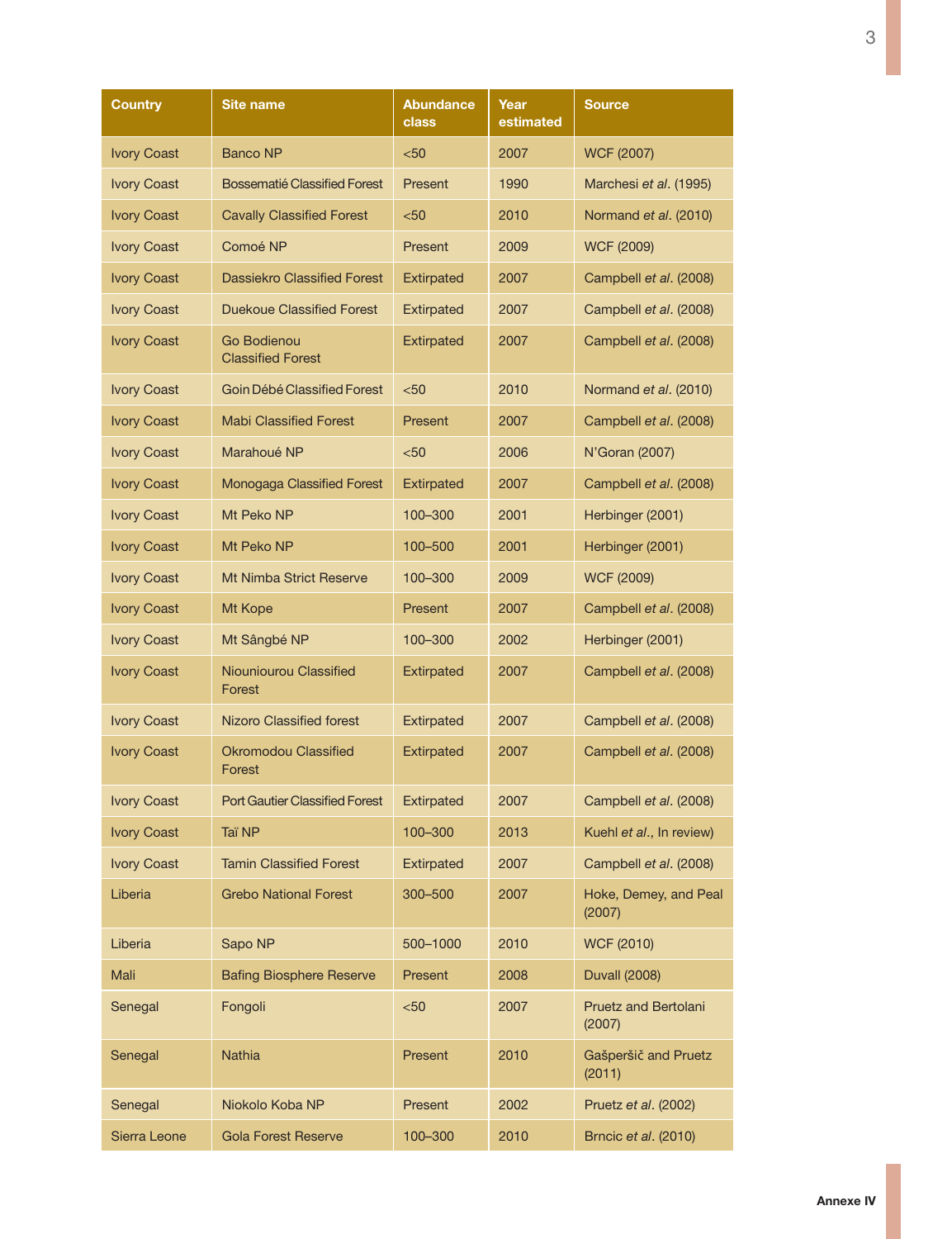| <b>Country</b> | Site name                     | <b>Abundance</b><br>class | Year<br>estimated | <b>Source</b>               |
|----------------|-------------------------------|---------------------------|-------------------|-----------------------------|
| Sierra Leone   | Kambui Forest Reserve         | Present                   | 2010              | Brncic et al. (2010)        |
| Sierra Leone   | <b>Kangari Forest Reserve</b> | Present                   | 2010              | Brncic et al. (2010)        |
| Sierra Leone   | Kilimi NP                     | $50 - 100$                | 2010              | Brncic <i>et al.</i> (2010) |
| Sierra Leone   | Lake Sonfon Proposed NP       | Present                   | 2010              | Brncic <i>et al.</i> (2010) |
| Sierra Leone   | <b>Loma Forest Reserve</b>    | 500-1000                  | 2010              | Brncic <i>et al.</i> (2010) |
| Sierra Leone   | Moyamba                       | Present                   | 2010              | Brncic et al. (2010)        |
| Sierra Leone   | Nimini Forest Reserve         | Present                   | 2010              | Brncic et al. (2010)        |
| Sierra Leone   | Outamba NP                    | 500-1000                  | 2010              | Brncic et al. (2010)        |
| Sierra Leone   | <b>Tingi Forest Reserve</b>   | $50 - 100$                | 2010              | Brncic et al. (2010)        |
| Sierra Leone   | <b>Tonkoli Forest Reserve</b> | Present                   | 2010              | Brncic et al. (2010)        |
| Sierra Leone   | <b>WAPFR Forest Reserve</b>   | $50 - 50$                 | 2010              | Brncic et al. (2010)        |
| Togo           | Nationwide                    | <b>Extirpated</b>         | 2013              | <b>IUCN (2013)</b>          |

Nigeria-Cameroon chimpanzee (*Pan troglodytes ellioti*) abundance estimates

| Country  | <b>Site</b>                                                   | <b>Abundance</b><br>class | Year | <b>Source</b>                           |
|----------|---------------------------------------------------------------|---------------------------|------|-----------------------------------------|
| Cameroon | Ako-Mbembe<br><b>Forest Reserve</b>                           | Present                   | 2005 | Morgan et al. (2011)*                   |
| Cameroon | <b>Assaka Forest</b>                                          | Present                   | 2006 | <b>Ekinde and Ashu</b><br>(2006)        |
| Cameroon | Bafut-Ngemba<br><b>Forest Reserve</b>                         | <b>Extirpated</b>         | 2011 | Morgan et al. (2011)                    |
| Cameroon | <b>Bakossi NP</b>                                             | $50 - 100$                | 2011 | Morgan et al. (2011)                    |
| Cameroon | Banyang-Mbo<br><b>Wildlife Sanctuary</b>                      | 500-1000                  | 2007 | Greengrass and<br><b>Maisels (2007)</b> |
| Cameroon | <b>Tofala Hills (formerly Bechati-</b><br>Fossimondi-Bechali) | 100-300                   | 2008 | <b>Ekinde and Khumbah</b><br>(2006)     |
| Cameroon | Ebo (proposed NP)                                             | 500-1000                  | 2011 | Morgan et al. (2011)                    |
| Cameroon | <b>Ejagham Forest Reserve</b>                                 | < 50                      | 2003 | Nku (2003a)                             |
| Cameroon | <b>Ftinde Wildlife Reserve</b>                                | $50 - 100$                | 2003 | Nku (2004a)                             |
| Cameroon | <b>Fungom Forest Reserve</b>                                  | < 50                      | 2004 | Morgan et al. (2011)                    |
| Cameroon | Kom-Wum Forest Reserve                                        | < 50                      | 2011 | Morgan et al. (2011)                    |
| Cameroon | <b>Korup NP</b>                                               | $50 - 100$                | 2007 | Morgan et al. (2011)                    |
| Cameroon | Lake Barombi Mbo<br><b>Forest Reserve</b>                     | Present                   | 2004 | Nku (2004a)                             |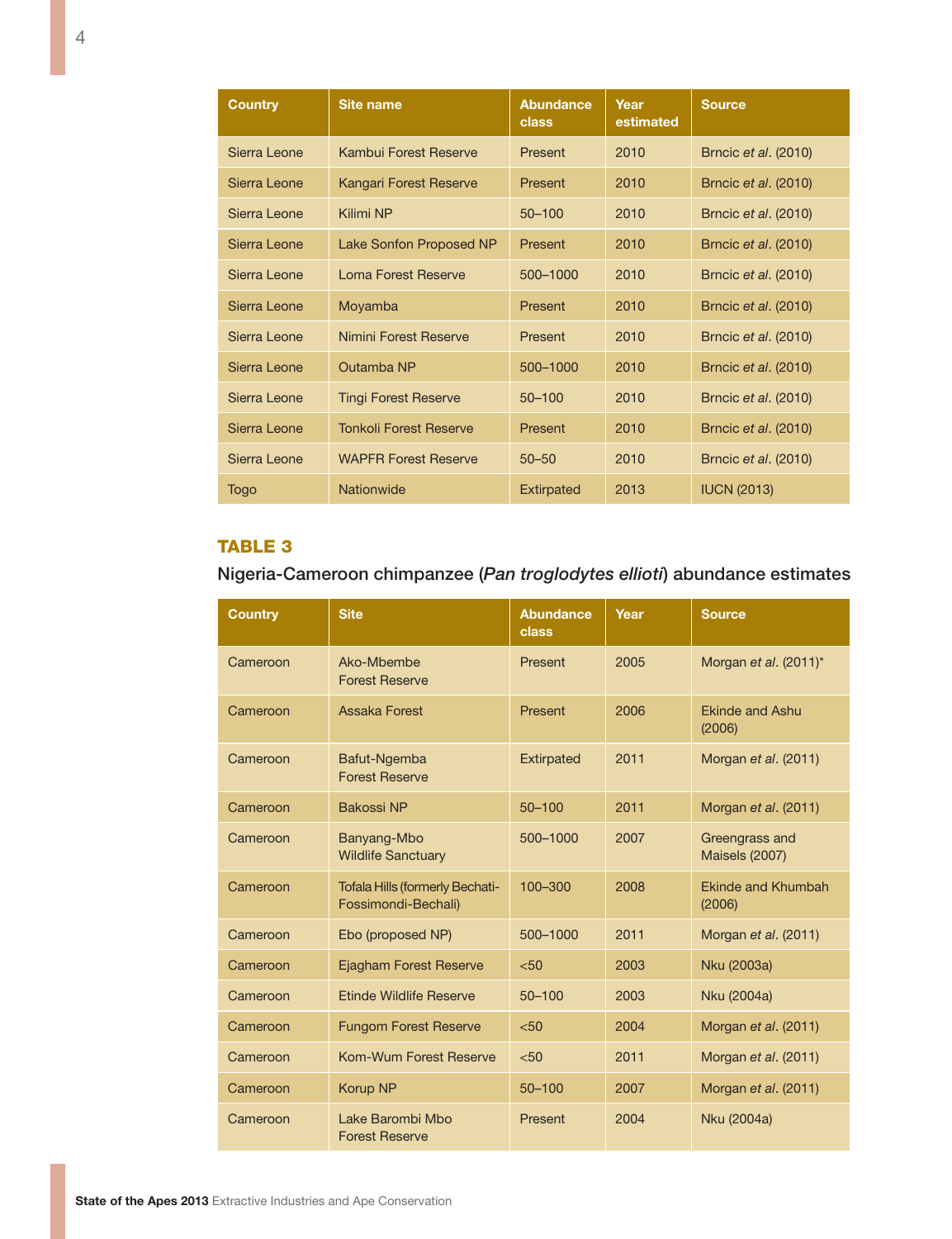| Country  | <b>Site</b>                                    | <b>Abundance</b><br>class | Year | <b>Source</b>                       |
|----------|------------------------------------------------|---------------------------|------|-------------------------------------|
| Cameroon | Mak-Betefou-Nkingkuoe                          | $50 - 100$                | 2011 | Morgan et al. (2011)                |
| Cameroon | Makombe Forest                                 | Present                   | 2011 | Morgan <i>et al.</i> (2011)         |
| Cameroon | Manbra                                         | Present                   | 1997 | Morgan et al. (2011)                |
| Cameroon | Mbam et Djerem NP                              | 500-1000                  | 2009 | Maisels et al. (2009)               |
| Cameroon | <b>Mbulu Forest</b>                            | 100-300                   | 2007 | Warren and Bila (2007)              |
| Cameroon | Mone Forest Reserve                            | 100-300                   | 2007 | <b>Warren and Ekinde</b><br>(2007)  |
| Cameroon | Mt Cameroon NP                                 | Present                   | 2007 | Nku and Ekobo (2007)                |
| Cameroon | Mt Kupe                                        | < 50                      | 2006 | Morgan et al. (2011)                |
| Cameroon | Mpen & Njim NP                                 | <b>Present</b>            | 2011 | Morgan et al. (2011)                |
| Cameroon | Mt Nlonako Wildlife Reserve                    | $50 - 100$                | 2005 | Morgan et al. (2011)                |
| Cameroon | <b>Nkwende Hills</b>                           | $50 - 100$                | 2002 | Nku (2003b)                         |
| Cameroon | Nta Ali Forest Forest Reserve                  | ?                         | 2005 | Morgan et al. (2011)                |
| Cameroon | <b>Rumpi Hills</b>                             | ?                         | 2005 | Morgan et al. (2011)                |
| Cameroon | Southern Bakundu<br><b>Forest Reserve</b>      | <b>Extirpated</b>         | 2004 | Nku (2004a)                         |
| Cameroon | Takamanda NP                                   | 50-100                    | 2007 | <b>Mboh and Warren</b><br>(2007)    |
| Cameroon | <b>Tubah-Awing Forest</b>                      | $50$                      | 2011 | Morgan et al. (2011)                |
| Cameroon | <b>UFA 00-004</b><br><b>Logging Concession</b> | $50 - 100$                | 2007 | Morgan et al. (2011)                |
| Cameroon | UFA 11-002<br><b>Logging Concession</b>        | <b>Extirpated</b>         | 2003 | Nku (2003b)                         |
| Cameroon | <b>Vome Forest</b>                             | Present                   | 2008 | Morgan et al. (2011)                |
| Nigeria  | Afi Mountain Wildlife<br>Sanctuary             | Present                   | 2009 | Imong, Mengnjo, and<br>Okeke (2009) |
| Nigeria  | Afi River Forest Reserve                       | Present                   | 2009 | Imong $et$ al. (2009)               |
| Nigeria  | Ago-Owu Forest Reserve                         | Present                   | 2011 | Ogunjemite (2011)                   |
| Nigeria  | Akure-Ofosu<br><b>Forest Reserve</b>           | Present                   | 2011 | Ogunjemite (2011)                   |
| Nigeria  | Ala Forest Reserve                             | Present                   | 2011 | Ogunjemite (2011)                   |
| Nigeria  | Cross River NP,<br><b>Oban Division</b>        | Present                   | 2009 | Imong et al. (2009)                 |
| Nigeria  | Cross River NP,<br><b>Okwangwo Division</b>    | Present                   | 2009 | Imong et al. (2009)                 |
| Nigeria  | <b>Eba Forest Reserve</b>                      | Present                   | 2011 | Ogunjemite (2011)                   |
| Nigeria  | Eti-Oni Forest Reserve                         | $\overline{\phantom{a}}$  | 2011 | Ogunjemite (2011)                   |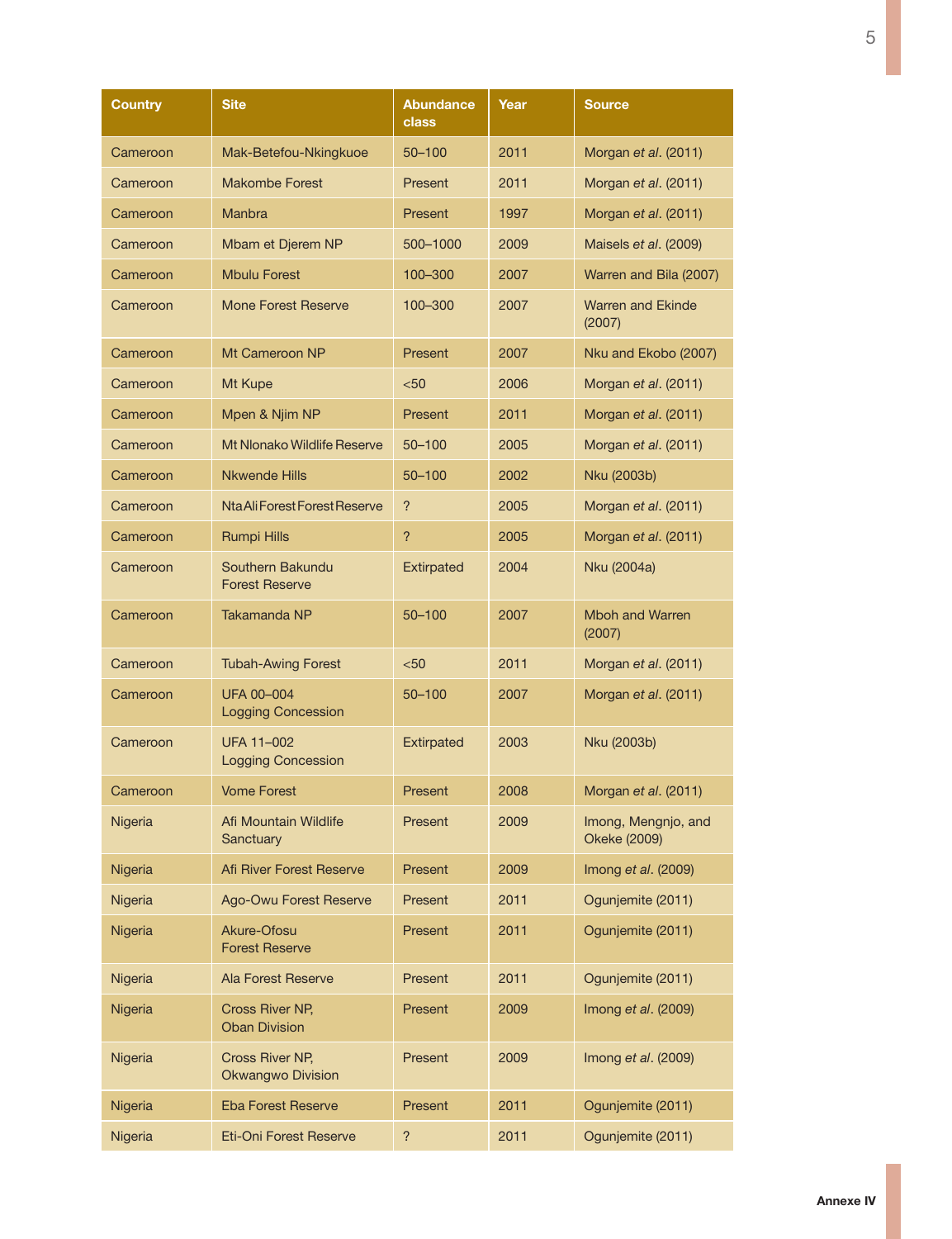| <b>Country</b> | <b>Site</b>                     | <b>Abundance</b><br>class | Year | <b>Source</b>        |
|----------------|---------------------------------|---------------------------|------|----------------------|
| Nigeria        | Gashaka-Gumti NP                | 500-1000                  | 2011 | Morgan et al. (2011) |
| Nigeria        | <b>Idanre Forest Reserve</b>    | Present                   | 2011 | Ogunjemite (2011)    |
| Nigeria        | <b>Ifon Forest Reserve</b>      | ?                         |      |                      |
| Nigeria        | lla Forest Reserve              | $\overline{?}$            |      |                      |
| Nigeria        | <b>Ise-Ekiti Forest Reserve</b> | Present                   | 2011 | Ogunjemite (2011)    |
| Nigeria        | <b>Mbe Mountains</b>            | < 50                      | 2003 | Morgan et al. (2011) |
| Nigeria        | <b>Oba Hills Forest Reserve</b> | <b>Extirpated</b>         | 2006 | Greengrass (2006)    |
| Nigeria        | <b>Ogbesse Forest Reserve</b>   | Extirpated                | 2006 | Greengrass (2006)    |
| Nigeria        | <b>Ogotun Forest Reserve</b>    | $\overline{?}$            |      |                      |
| Nigeria        | <b>Ohosu Forest Reserve</b>     | $\overline{?}$            |      |                      |
| Nigeria        | <b>Okeluse Forest Reserve</b>   | Present                   | 2011 | Ogunjemite (2011)    |
| Nigeria        | Okomu NP                        | < 50                      | 2006 | Greengrass (2006)    |
| Nigeria        | <b>Oluwa Forest Reserve</b>     | Present                   | 2011 | Ogunjemite (2011)    |
| Nigeria        | <b>Omo Forest Reserve</b>       | Present                   | 2006 | Greengrass (2006)    |
| Nigeria        | <b>Onisere Forest Reserve</b>   | $\overline{?}$            | 2011 | Ogunjemite (2011)    |
| Nigeria        | <b>Owo Forest Reserve</b>       | $\overline{?}$            |      |                      |
| Nigeria        | <b>Shasha Forest Reserve</b>    | Present                   | 2011 | Ogunjemite (2011)    |

\* Morgan *et al.* (2011) is the Regional Action Plan for *Pan troglodytes ellioti* conservation, which is a compilation from various other sources provided by participants during a regional workshop. An original spreadsheet for these estimates is published on http://www.ellioti.org (Accessed 1 October 2013).

#### TABLE<sub>4</sub>

#### Western lowland gorilla (*Gorilla gorilla gorilla*) abundance estimates

| <b>Country</b> | <b>Site</b>               | <b>Abundance</b><br><b>class</b> | Year | <b>Source</b>                    |
|----------------|---------------------------|----------------------------------|------|----------------------------------|
| Angola         | <b>Mayombe Forest</b>     | ?                                |      | <b>IUCN (2013)</b>               |
| Cameroon       | Boumba-Bek                | 5000-10000                       | 2012 | MIKE (2013)                      |
| Cameroon       | Campo Ma'an               | 500-1000                         | 2008 | Etoga and Foguekem<br>(2008)     |
| Cameroon       | Deng Deng NP              | 300-500                          | 2012 | Maisels et al. (2013a)           |
| Cameroon       | Deng Deng UFA             | $300 - 500$                      | 2012 | Maisels et al. (2013a)           |
| Cameroon       | Dia Biosphere Reserve     | 1000-5000                        | 2009 | Latour (2010)                    |
| Cameroon       | Mengame Gorilla Sanctuary | Present                          | 2003 | Halford et al. (2003)            |
| Cameroon       | Nanga-Eboko forest        | Present                          | 2002 | Fotso, Nku, and Groves<br>(2002) |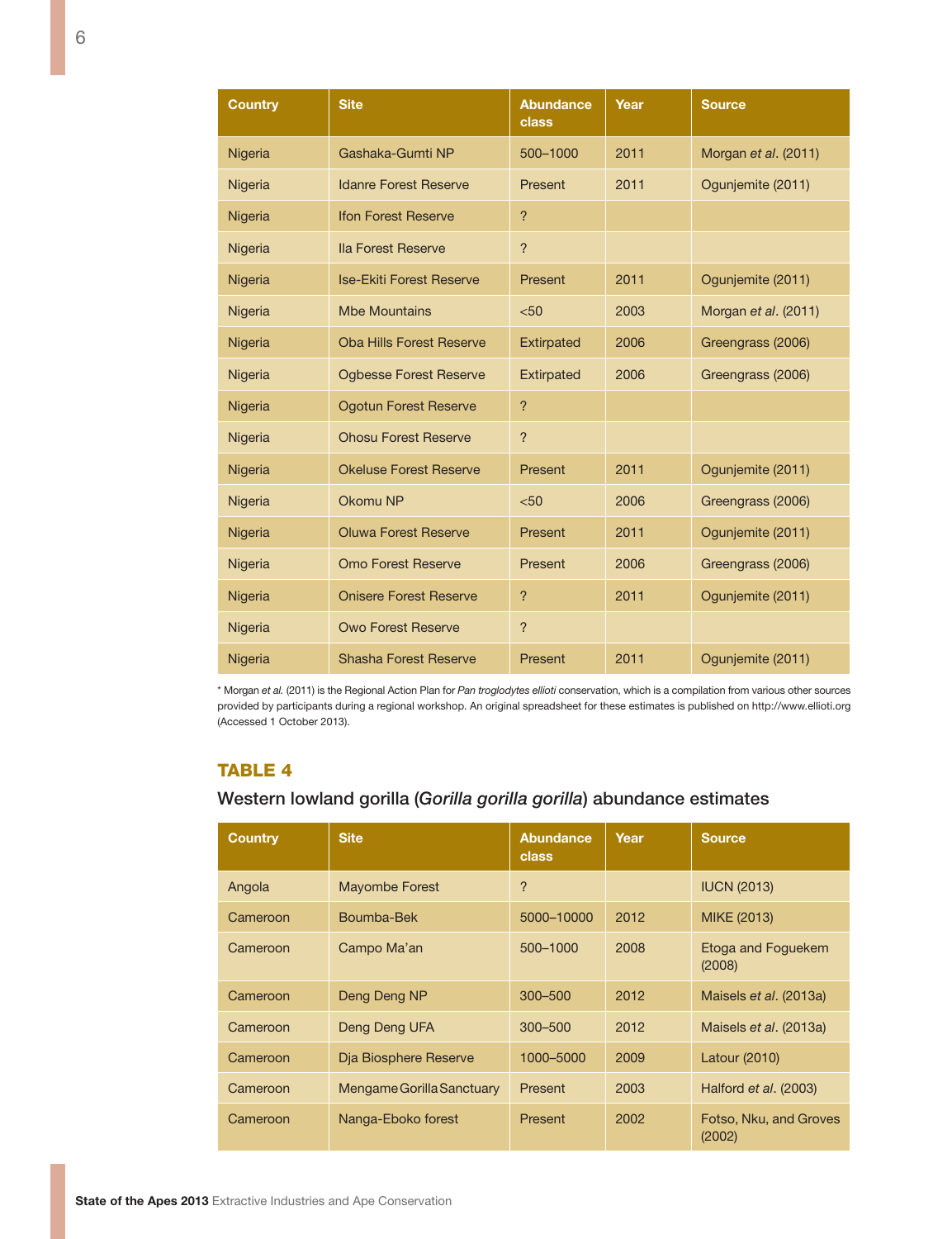| Country              | <b>Site</b>             | <b>Abundance</b><br>class | Year | <b>Source</b>                            |
|----------------------|-------------------------|---------------------------|------|------------------------------------------|
| Cameroon             | Nki NP                  | Present                   | 2005 | Nzooh Dongmo et al.<br>(2006)            |
| Cameroon             | Sanaga-Yong             | Present                   | 2002 | Fotso et al. (2002)                      |
| Cameroon             | <b>UFA 09-024</b>       | Present                   | 2008 | Eyebe (2008)                             |
| Cameroon             | <b>UFA 10038</b>        | Present                   | 2001 | Etoga (2001)                             |
| Cameroon             | <b>UFA 10039</b>        | Present                   | 2001 | Etoga (2001)                             |
| Cameroon             | ZICGS <sub>9</sub>      | Present                   | 2007 | Mahop (2007)                             |
| <b>CAR</b>           | Dzanga NP               | 500-1000                  | 2012 | Princee (2013)                           |
| <b>CAR</b>           | Ndoki NP                | 1000-5000                 | 2012 | <b>Princee (2013)</b>                    |
| <b>CAR</b>           | Dzanga Special Reserve  | 500-1000                  | 2012 | <b>Princee (2013)</b>                    |
| Congo                | <b>Bailly Swamps</b>    | >10000                    | 2011 | Maisels et al. (2012)                    |
| Congo                | Batanga                 | 1000-5000                 | 2012 | Iyenguet et al. (2012)                   |
| Congo                | Conkouati-Douli NP      | 1000-5000                 | 2010 | Vanleeuwe (2010)                         |
| Congo                | Dimonika                | 100-300                   | 2009 | <b>Pintea and Latour</b><br>(2012)       |
| Congo                | Impfondo                | 500-1000                  | 2008 | Iyenguet et al. (2008)                   |
| Congo                | Kabo                    | 1000-5000                 | 2010 | Maisels et al. (2012)                    |
| Congo                | Lac Télé                | >10000                    | 2011 | Maisels et al. (2012)                    |
| Congo                | Lossi                   | Present                   | 2005 | Bermejo et al. (2006)                    |
| Congo                | Loundougou              | 5000-10000                | 2010 | Maisels et al. (2012)                    |
| Congo                | Mokabi                  | 300-500                   | 2006 | Stokes et al. (2010)                     |
| Congo                | <b>Ngombe</b>           | >10000                    | 2007 | Malonga (2008)                           |
| Congo                | Nouabalé-Ndoki NP       | 1000-5000                 | 2010 | Maisels et al. (2012)                    |
| Congo                | Ntokou                  | 5000-10000                | 2007 | Malonga (2008)                           |
| Congo                | Odzala-Koukoua NP north | 1000-5000                 | 2005 | <b>Blake (2006)</b>                      |
| Congo                | Odzala-Koukoua NP       | >10000                    | 2012 | Maisels et al. (2013b)                   |
| Congo                | Pikounda                | >10000                    | 2007 | Malonga (2008)                           |
| Congo                | Pokola                  | >10000                    | 2010 | Maisels et al. (2012)                    |
| Congo                | Tanga                   | 500-1000                  | 2009 | Malanda, Iyenguet, and<br>Madzoke (2010) |
| Congo                | Batéké Forest           | 1000-5000                 | 2012 | Tolisano et al. (2013)                   |
| <b>DRC</b>           | Maiombe                 | <b>Extirpated</b>         |      | <b>IUCN (2013)</b>                       |
| Equatorial<br>Guinea | Nationwide              | 1000-5000                 | 2012 | Murai et al. (2013)                      |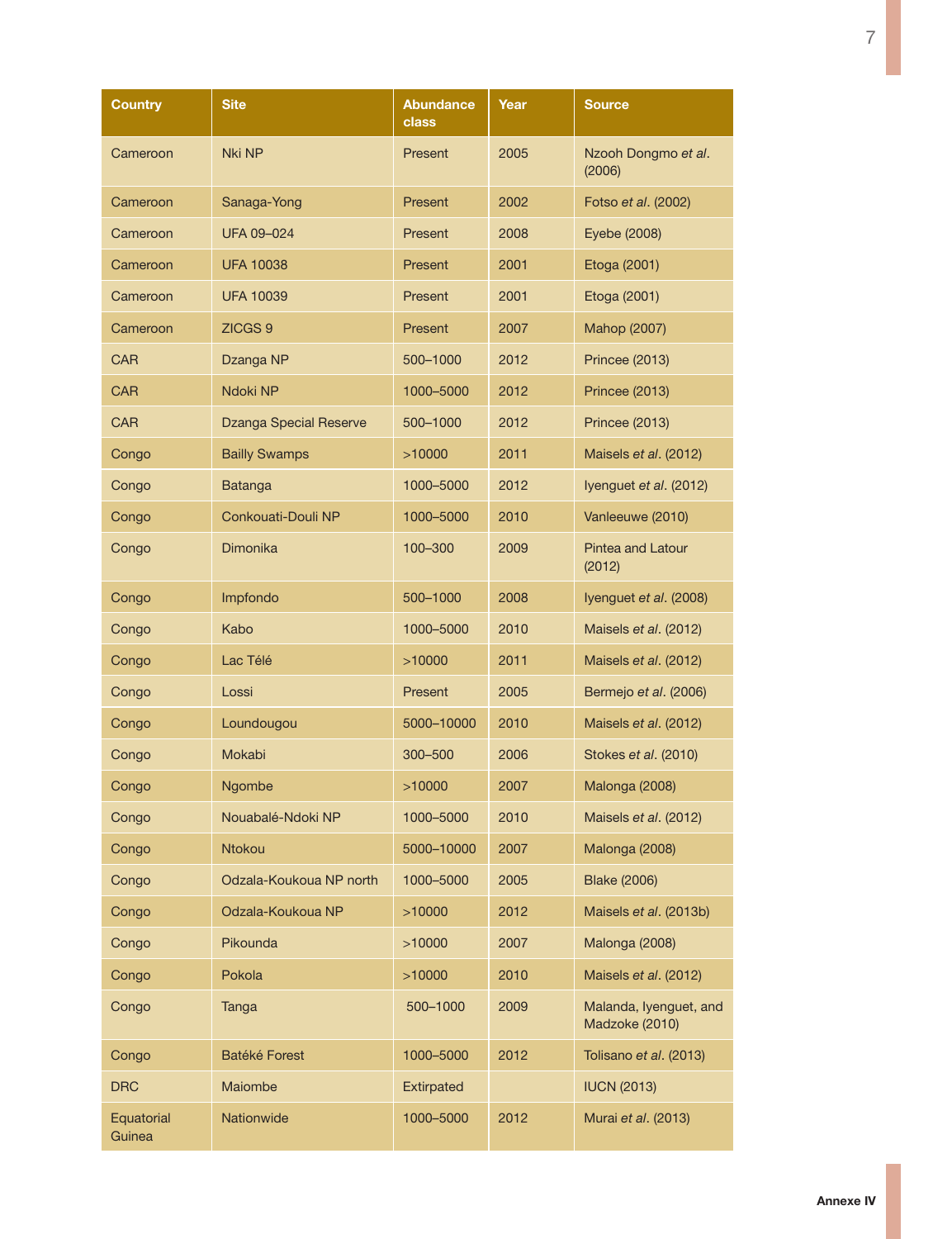## Table 5

Central chimpanzee (*Pan troglodytes troglodytes*) abundance estimates

| Country    | Site                                    | <b>Abundance</b><br>class | Year | Source                       |
|------------|-----------------------------------------|---------------------------|------|------------------------------|
| Angola     | Mayombe                                 | $\overline{?}$            |      | <b>IUCN (2013)</b>           |
| Cameroon   | Campo Ma'an                             | 500-1000                  | 2008 | Etoga and Foguekem<br>(2008) |
| Cameroon   | Boumba-Bek                              | 1000-5000                 | 2012 | MIKE (2013)                  |
| Cameroon   | Dja Biosphere Reserve                   | 1000-5000                 | 2009 | Latour (2010)                |
| Cameroon   | Deng Deng NP                            | 100-300                   | 2012 | Maisels et al. (2013a)       |
| Cameroon   | Deng Deng UFA                           | 100-300                   | 2012 | Maisels et al. (2013a)       |
| Cameroon   | Nanga-Eboko forest                      | Present                   | 2002 | Fotso et al. (2002)          |
| Cameroon   | Sanaga-Yong                             | Present                   | 2002 | Fotso et al. (2002)          |
| Cameroon   | <b>UFA 00-004</b>                       | Present                   | 2007 | Ekobo (2007)                 |
| Cameroon   | <b>UFA 09-024</b>                       | 100-300                   | 2003 | Nku (2004b)                  |
| Cameroon   | <b>UFA 10038</b>                        | Present                   | 2001 | Etoga (2001)                 |
| Cameroon   | ZICGS <sub>9</sub>                      | Present                   | 2007 | Mahop (2007)                 |
| <b>CAR</b> | Dzanga NP                               | $50$                      | 2012 | <b>Princee (2013)</b>        |
| <b>CAR</b> | Ndoki NP                                | 100-300                   | 2012 | <b>Princee (2013)</b>        |
| <b>CAR</b> | Dzanga-Sangha<br><b>Special Reserve</b> | 100-300                   | 2012 | <b>Princee (2013)</b>        |
| Congo      | <b>Bailly Swamps</b>                    | 1000-5000                 | 2011 | Maisels et al. (2012)        |
| Congo      | <b>Batanga</b>                          | 100-300                   | 2012 | lyenguet et al. (2012)       |
| Congo      | Conkouati-Douli NP                      | 500-1000                  | 2010 | Vanleeuwe (2010)             |
| Congo      | Impfondo                                | 500-1000                  | 2008 | Iyenguet et al. (2008)       |
| Congo      | Kabo                                    | 500-1000                  | 2010 | Maisels et al. (2012)        |
| Congo      | Lac Télé                                | 500-1000                  | 2011 | Maisels et al. (2012)        |
| Congo      | Lossi                                   | Present                   | 2006 | Bermejo et al. (2006)        |
| Congo      | Loundougou                              | 1000-5000                 | 2010 | Maisels et al. (2012)        |
| Congo      | Mokabi                                  | 100-300                   | 2006 | Stokes et al. (2010)         |
| Congo      | Ngombe                                  | 500-1000                  | 2007 | Malonga (2008)               |
| Congo      | Nouabalé-Ndoki NP north                 | 500-1000                  | 2010 | Maisels et al. (2012)        |
| Congo      | Nouabalé-Ndoki NP south                 | 1000-5000                 | 2012 | Maisels et al. (2012)        |
| Congo      | Ntokou                                  | 500-1000                  | 2007 | Malonga (2008)               |
| Congo      | Odzala-Koukoua NP north                 | 1000-5000                 | 2005 | <b>Blake (2006)</b>          |
| Congo      | Odzala-Koukoua NP                       | 1000-5000                 | 2012 | Maisels et al. (2013b)       |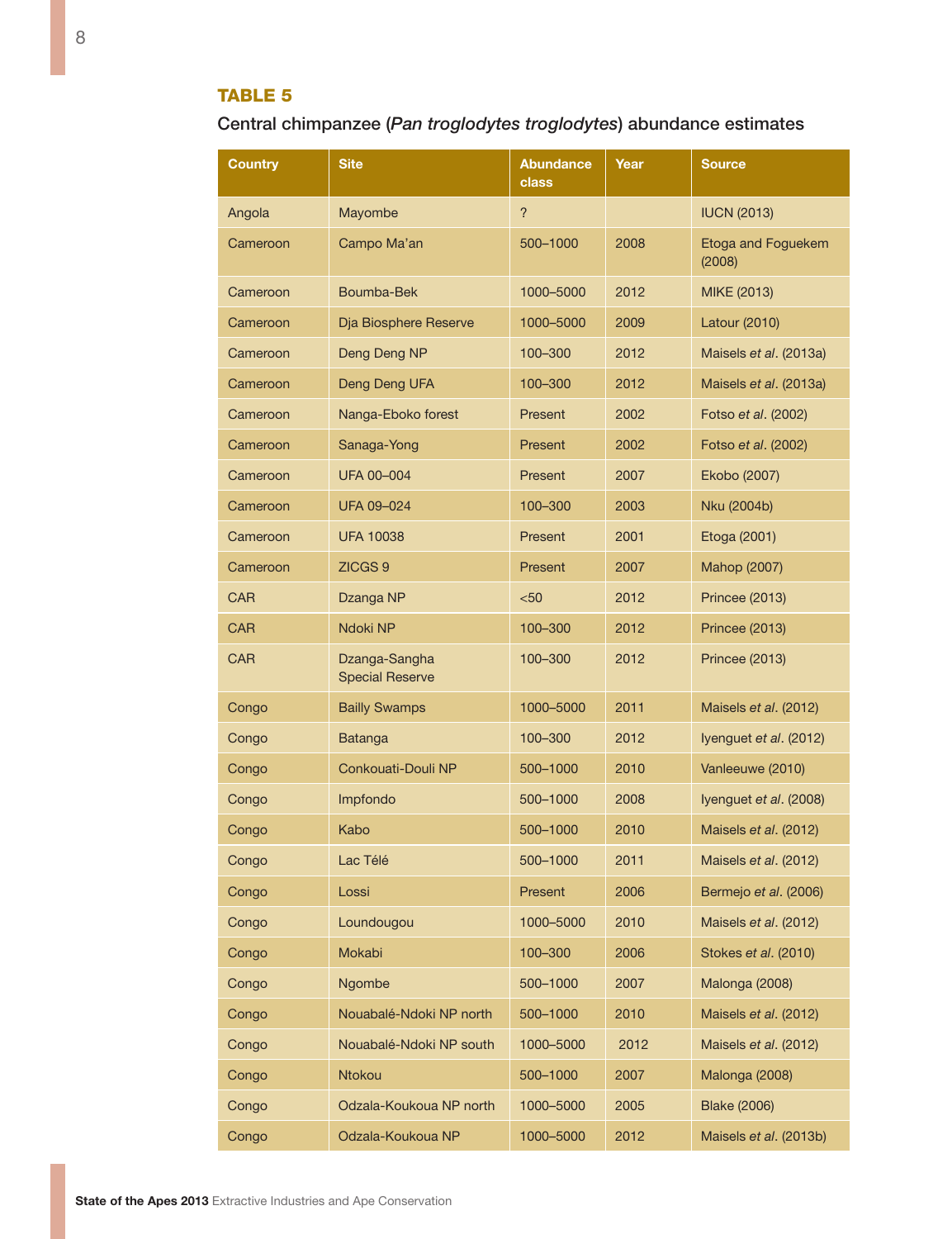| <b>Country</b>       | <b>Site</b>   | <b>Abundance</b><br><b>class</b> | Year | <b>Source</b>            |
|----------------------|---------------|----------------------------------|------|--------------------------|
| Congo                | Pikounda      | 500-1000                         | 2007 | Malonga (2008)           |
| Congo                | Pokola        | 1000-5000                        | 2010 | Maisels et al. (2012)    |
| Congo                | Tanga         | < 50                             | 2009 | Malanda et al. (2010)    |
| Congo                | Batéké Forest | 300-500                          | 2012 | Tolisano et al. (2013)   |
| <b>DRC</b>           | Lac Tumba     | $\overline{?}$                   |      | Inogwabini et al. (2012) |
| <b>DRC</b>           | Maiombe       | Present                          |      | <b>IUCN (2013)</b>       |
| Equatorial<br>Guinea | Nationwide    | 5000-10000                       | 2012 | Murai et al. (2013)      |

## Bonobo (*Pan paniscus*) abundance estimates

| <b>Country</b> | <b>Site</b>                                       | <b>Abundance</b><br>class | Year      | <b>Source</b>                                 |
|----------------|---------------------------------------------------|---------------------------|-----------|-----------------------------------------------|
| <b>DRC</b>     | Beminyo (Salonga NP)                              | 100-300                   | 2000-2002 | Reinartz et al. (2006)                        |
| <b>DRC</b>     | Bilya Hotspot-Iyondje                             | Present                   | 2009      | IUCN and ICCN (2012)                          |
| <b>DRC</b>     | Biondo-Biondo (Salonga NP)                        | ?                         | 2000-2002 | Reinartz et al. (2006)                        |
| <b>DRC</b>     | <b>Bolobo</b>                                     | $50 - 100$                | ?         | IUCN and ICCN (2012)                          |
| <b>DRC</b>     | Bonima (Salonga NP)                               | Present                   | 2000-2002 | Reinartz et al. (2006)                        |
| <b>DRC</b>     | Bosango (Lac Tumba-<br>Lediima Reserve)           | $50 - 100$                | 2004      | IUCN and ICCN (2012)                          |
| <b>DRC</b>     | Boseka-Bokungu                                    | $50 - 100$                | 2008      | IUCN and ICCN (2012)                          |
| <b>DRC</b>     | Botuali-llombe                                    | Present                   | ?         | IUCN and ICCN (2012)                          |
| <b>DRC</b>     | <b>Botwali</b>                                    | $50 - 100$                | 2004      | IUCN and ICCN (2012)                          |
| <b>DRC</b>     | Cadjobe (Djolu-Befale)                            | 300-500                   | 2006      | IUCN and ICCN (2012)                          |
| <b>DRC</b>     | Cadjobe CBNRM                                     | 300-500                   | 2009      | <b>Reinartz and Guislain</b><br>(2010)        |
| <b>DRC</b>     | Etate core area (Salonga NP)                      | < 50                      | 2006-2009 | Guislain and Reinartz<br>$(2010 - 11)$        |
| <b>DRC</b>     | <b>Etate Extended Sector</b><br>(excl. core area) | 500-1000                  | 2006-2009 | <b>Guislain and Reinartz</b><br>$(2010 - 11)$ |
| <b>DRC</b>     | Ikela-Bokungu Region                              | Present                   | 2008      | IUCN and ICCN (2012)                          |
| <b>DRC</b>     | Ikolo (Salonga NP)                                | ?                         | 2005      | <b>Guislain and Reinartz</b><br>$(2010 - 11)$ |
| <b>DRC</b>     | Isaka-Bekongo (Salonga NP)                        | $\overline{?}$            | 2000-2002 | Reinartz et al. (2006)                        |
| <b>DRC</b>     | Isanga (Salonga NP)                               | < 50                      | 2000-2002 | Reinartz et al. (2006)                        |
| <b>DRC</b>     | Iyondji forest block                              | Present                   | 2009      | IUCN and ICCN (2012)                          |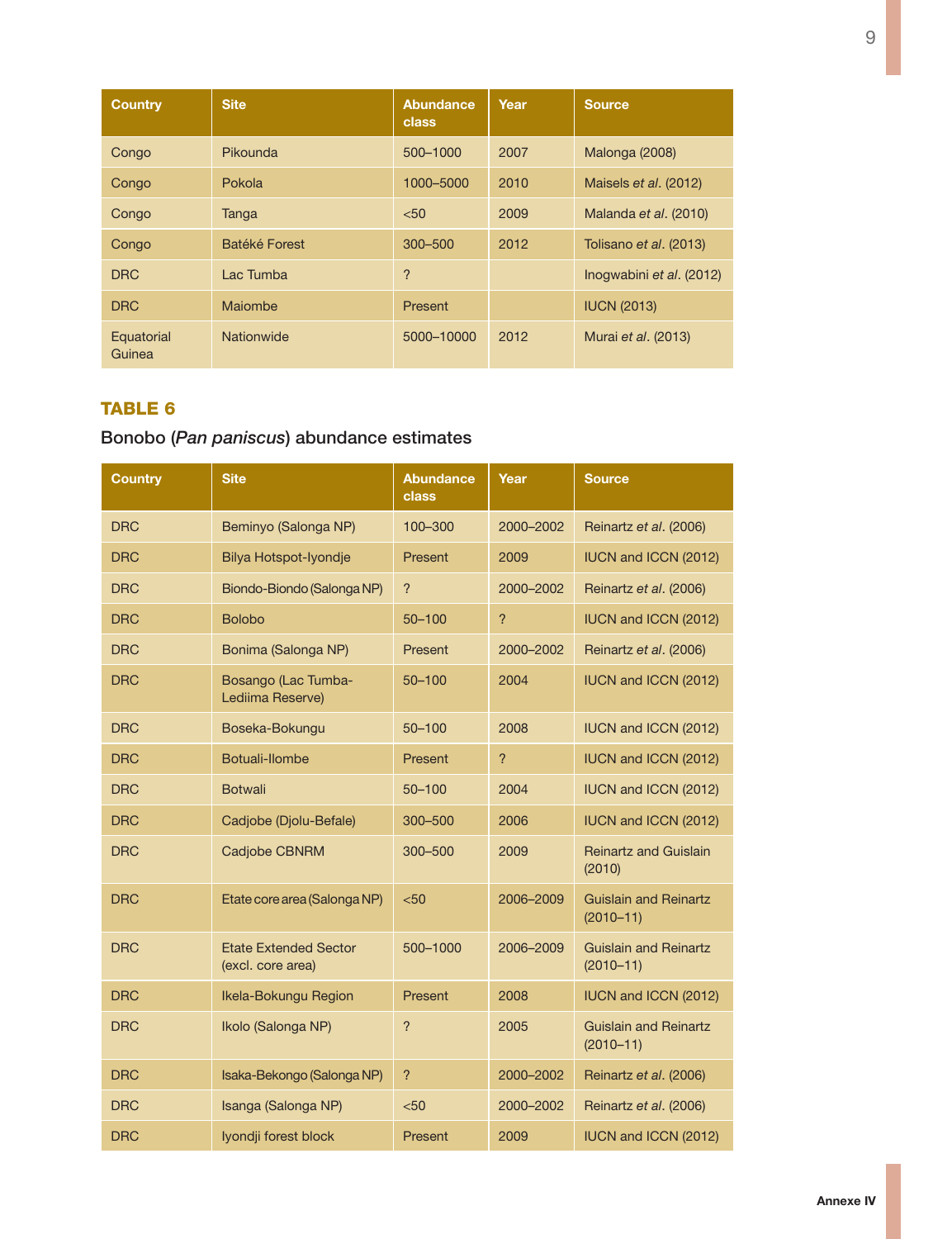| Country    | <b>Site</b>                          | <b>Abundance</b><br>class | Year      | <b>Source</b>               |
|------------|--------------------------------------|---------------------------|-----------|-----------------------------|
| <b>DRC</b> | K7                                   | Present                   | 2010      | <b>IUCN and ICCN (2012)</b> |
| <b>DRC</b> | Kenia                                | $\overline{?}$            | ?         | <b>IUCN and ICCN (2012)</b> |
| <b>DRC</b> | Kinki (Salonga NP)                   | $\overline{\phantom{0}}$  | 2000-2002 | Reinartz et al. (2006)      |
| <b>DRC</b> | Kokolopori Bonobo Reserve            | 300-500                   | 2004-2005 | <b>IUCN and ICCN (2012)</b> |
| <b>DRC</b> | Kutu region                          | Present                   | 2009-2010 | <b>IUCN and ICCN (2012)</b> |
| <b>DRC</b> | Lilungu                              | $50 - 100$                | 2005      | IUCN and ICCN (2012)        |
| <b>DRC</b> | Lingomo                              | $50 - 100$                | 2008      | <b>IUCN and ICCN (2012)</b> |
| <b>DRC</b> | Lokoro-Lukenie                       | Present                   | 2006-2007 | <b>IUCN and ICCN (2012)</b> |
| <b>DRC</b> | Lomako-Yokokala                      | 500-1000                  | 2010      | <b>IUCN and ICCN (2012)</b> |
| <b>DRC</b> | Lonua                                | Present                   | 2006      | <b>IUCN and ICCN (2012)</b> |
| <b>DRC</b> | Lotoi-Lokoro                         | Present                   | 2006-2007 | <b>IUCN and ICCN (2012)</b> |
| <b>DRC</b> | Lotulo (Salonga NP)                  | $\overline{?}$            | 2000-2002 | Reinartz et al. (2006)      |
| <b>DRC</b> | Lubefu                               | Present                   | 2010      | <b>IUCN and ICCN (2012)</b> |
| <b>DRC</b> | LuiKotale study area<br>(Salonga NP) | 50-100                    | 2003-2004 | <b>IUCN and ICCN (2012)</b> |
| <b>DRC</b> | LuiKotale-Bompusa<br>(Salonga NP)    | < 50                      | 2012      | <b>IUCN and ICCN (2012)</b> |
| <b>DRC</b> | Lukenie-Sankuru                      | Present                   | 2006-2007 | <b>IUCN and ICCN (2012)</b> |
| <b>DRC</b> | Lukuru                               | 50-100                    | 1994-1995 | <b>IUCN and ICCN (2012)</b> |
| <b>DRC</b> | Malebo region                        | Present                   | 2005-2008 | <b>IUCN and ICCN (2012)</b> |
| <b>DRC</b> | Mampoko<br>(Bolombo-Losombo)         | Present                   | 2005-2008 | <b>IUCN and ICCN (2012)</b> |
| <b>DRC</b> | Maringa-Lopori-Wamba<br>1 K7         | Present                   | 2004      | <b>IUCN and ICCN (2012)</b> |
| DRC        | Maringa-Lopori-Wamba<br>2 K7         | Present                   | 2004      | IUCN and ICCN (2012)        |
| <b>DRC</b> | Maringa-Lopori-Wamba<br>3 K/         | Present                   | 2004      | <b>IUCN and ICCN (2012)</b> |
| <b>DRC</b> | Maringa-Lopori-Wamba<br>4 K7         | Present                   | 2004      | IUCN and ICCN (2012)        |
| <b>DRC</b> | Mbala-Ndongese                       | Present                   | 2005      | IUCN and ICCN (2012)        |
| <b>DRC</b> | <b>Mbie Mokele</b>                   | $50 - 100$                | 2006      | <b>IUCN and ICCN (2012)</b> |
| DRC        | Mompono-Bekumolokole                 | 50-100                    | 2008      | <b>IUCN and ICCN (2012)</b> |
| <b>DRC</b> | Mompono-Yaama                        | 50-100                    | 2008      | <b>IUCN and ICCN (2012)</b> |
| <b>DRC</b> | Monieke-Bokote                       | Present                   | 2006      | <b>IUCN and ICCN (2012)</b> |
| <b>DRC</b> | Mpoka<br>(Mompulenge-Mbanzi)         | Present                   | 2009      | <b>IUCN and ICCN (2012)</b> |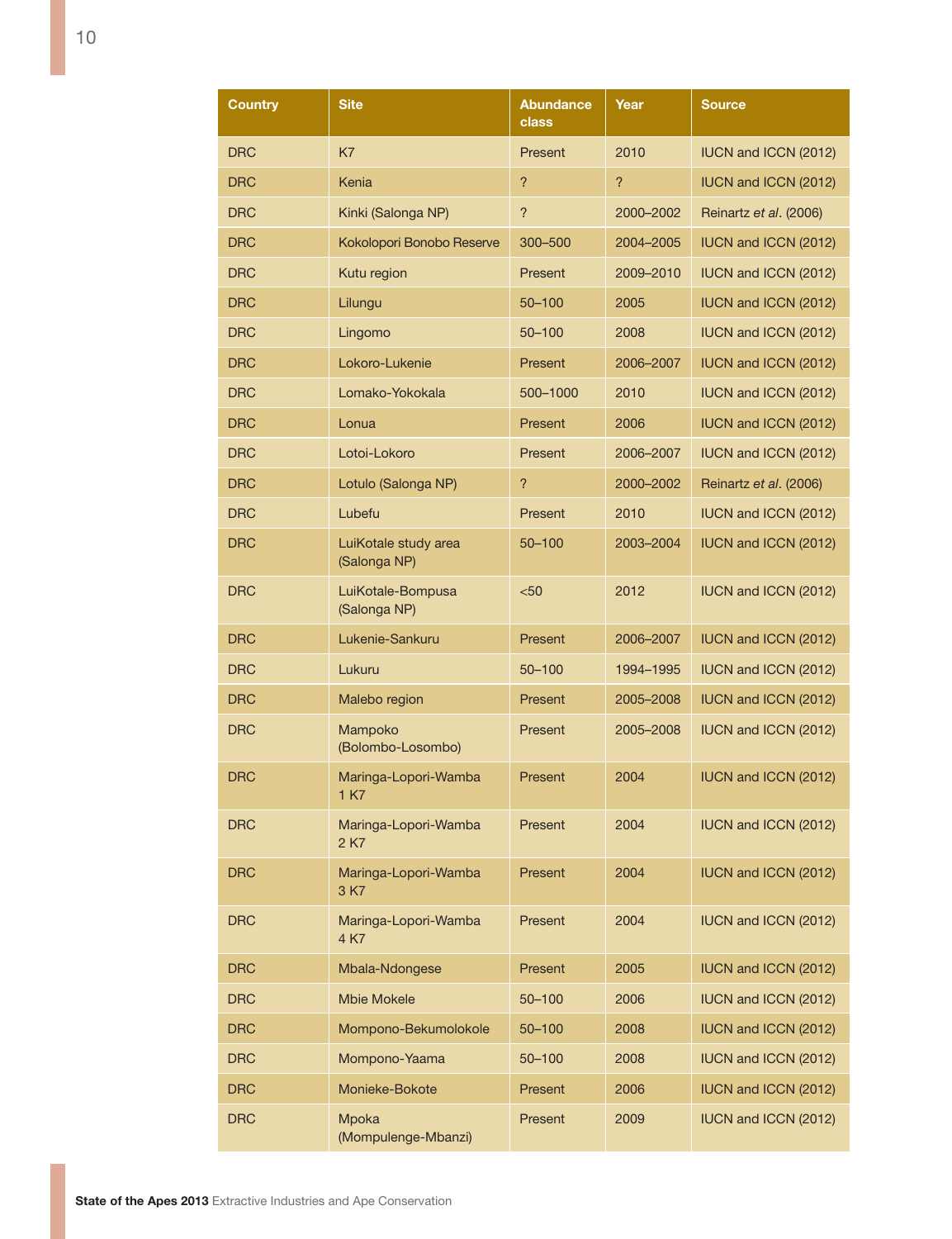| <b>Country</b> | <b>Site</b>            | <b>Abundance</b><br>class | Year           | <b>Source</b>                          |
|----------------|------------------------|---------------------------|----------------|----------------------------------------|
| <b>DRC</b>     | <b>Mushi</b>           | $\overline{?}$            | $\overline{?}$ | IUCN and ICCN (2012)                   |
| <b>DRC</b>     | Ngombe-Botuali         | $50 - 100$                | 2005           | IUCN and ICCN (2012)                   |
| <b>DRC</b>     | <b>Nkosso</b>          | Present                   | 2006           | IUCN and ICCN (2012)                   |
| <b>DRC</b>     | Salonga corridor       | 300-500                   | 2008           | Maisels, Nkumu, and<br>Bonyenge (2009) |
| <b>DRC</b>     | Salonga NP east        | 500-1000                  | 2008           | Maisels et al. (2010)                  |
| <b>DRC</b>     | Salonga NP north       | 1000-5000                 | 2004           | Grossmann et al. (2008)                |
| <b>DRC</b>     | Salonga NP south       | 1000-5000                 | 2004           | Grossmann et al. (2008)                |
| <b>DRC</b>     | Salonga-Iyaelima       | 1000-5000                 | 2006           | Grossmann et al. (2008)                |
| <b>DRC</b>     | Salonga-Lokofa         | 100-300                   | 2002           | Reinartz et al. (2006)                 |
| <b>DRC</b>     | Salonga-Lokofa         | 300-500                   | 2005           | IUCN and ICCN (2012)                   |
| <b>DRC</b>     | Salonga-Lokofa         | 100-300                   | 2010           | Liengola et al. (2010)                 |
| <b>DRC</b>     | Salonga-Lomela         | 1000-5000                 | 2006           | IUCN and ICCN (2012)                   |
| <b>DRC</b>     | Samba                  | $50 - 100$                | 2007           | IUCN and ICCN (2012)                   |
| <b>DRC</b>     | Sankuru                | Present                   | 2009           | Liengola et al. (2009)                 |
| <b>DRC</b>     | Sankuru-Lomela         | $\overline{?}$            | 2007           | IUCN and ICCN (2012)                   |
| <b>DRC</b>     | Tshuapa-Lomami-Lualaba | 5000-10000                | 2008-2010      | IUCN and ICCN (2012)                   |
| <b>DRC</b>     | Wamba                  | $50 - 100$                | 2003-2005      | IUCN and ICCN (2012)                   |
| <b>DRC</b>     | Yetsi-Ikela            | $50 - 100$                | 2008           | IUCN and ICCN (2012)                   |
| <b>DRC</b>     | Yongo (Salonga NP)     | $50$                      | 2000-2002      | Reinartz et al. (2006)                 |

## Eastern chimpanzee (*Pan troglodytes schweinfurthii*) abundance estimates

| <b>Country</b> | <b>Site</b>                        | <b>Abundance</b><br>class | Year | <b>Source</b>                 |
|----------------|------------------------------------|---------------------------|------|-------------------------------|
| <b>Burundi</b> | <b>Bururi</b>                      | Present                   |      | Plumptre <i>et al.</i> (2010) |
| <b>Burundi</b> | <b>Kibira</b>                      | 300-500                   | 2007 | Barakabuye et al. (2007)      |
| <b>Burundi</b> | Rumonge                            | Present                   |      | Plumptre et al. (2010)        |
| <b>Burundi</b> | Vyanda                             | Present                   |      | Plumptre et al. (2010)        |
| <b>CAR</b>     | Zemongo                            | Present                   | 2007 | Roulet et al. (2007)          |
| <b>DRC</b>     | <b>Bili-Uere</b>                   | >10000                    |      | Plumptre et al. (2010)        |
| <b>DRC</b>     | Itombwe                            | 5000-10000                |      | Plumptre et al. (2010)        |
| <b>DRC</b>     | Kahuzi-Biéga NP<br>highland sector | 500-1000                  |      | Plumptre et al. (2010)        |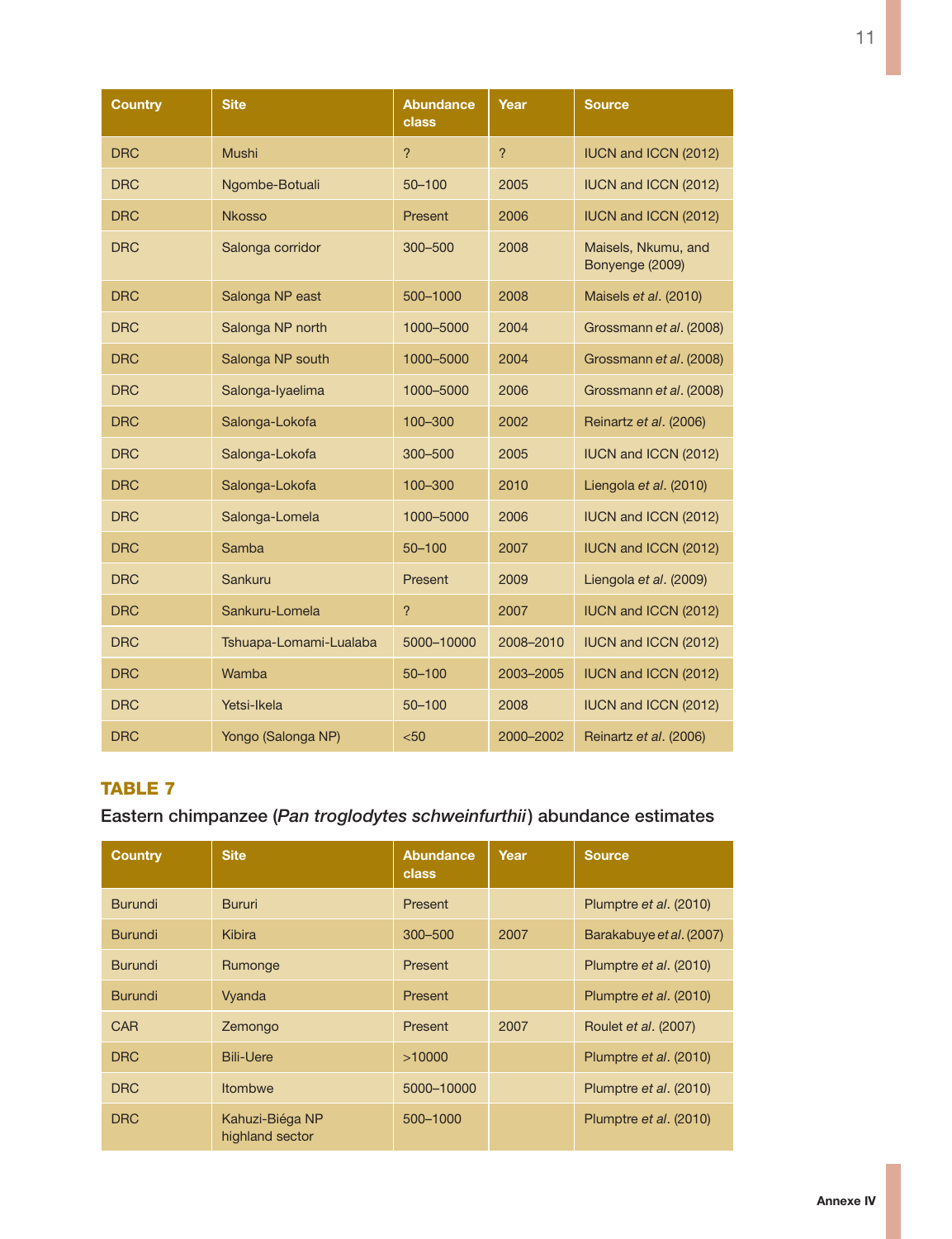| Country            | <b>Site</b>                                              | <b>Abundance</b><br>class | Year | <b>Source</b>                                   |
|--------------------|----------------------------------------------------------|---------------------------|------|-------------------------------------------------|
| <b>DRC</b>         | Kahuzi-Biéga NP<br>lowland sector                        | 500-1000                  |      | Plumptre et al. (2010)                          |
| <b>DRC</b>         | Maganja Hills                                            | 100-300                   |      | Plumptre et al. (2010)                          |
| DRC                | Maiko                                                    | 500-1000                  |      | Plumptre et al. (2010)                          |
| <b>DRC</b>         | Misotshi-Kabogo                                          | 500-1000                  |      | Plumptre et al. (2010)                          |
| <b>DRC</b>         | Okapi                                                    | 5000-10000                | 2011 | Vosper, Masselink, and<br><b>Maisels (2013)</b> |
| <b>DRC</b>         | Rubi-Tele                                                | 300-500                   |      | Plumptre et al. (2010)                          |
| <b>DRC</b>         | Rwenzori (Virunga NP)                                    | 300-500                   |      | Plumptre et al. (2010)                          |
| <b>DRC</b>         | Tayna                                                    | 500-1000                  |      | Plumptre et al. (2010)                          |
| <b>DRC</b>         | <b>Usala Forest</b>                                      | 100-300                   |      | Plumptre et al. (2010)                          |
| <b>DRC</b>         | <b>Watalinga Forest</b>                                  | 500-1000                  |      | Plumptre et al. (2010)                          |
| Rwanda             | Gishwati                                                 | $50$                      |      | Chancellor et al.<br>(2012)                     |
| Rwanda             | Nyungwe NP<br>(incl. Cyamudongo)                         | 300-500                   | 2007 | Roulet et al. (2007)                            |
| <b>South Sudan</b> |                                                          | Present                   |      | Plumptre et al. (2010)                          |
| Tanzania           | <b>Greater Gombe Ecosystem</b>                           | 110                       | 2013 | Piel et al. (2013)                              |
| Tanzania           | <b>Greater Mahale Ecosystem</b><br>(incl. Ugalla-Masito) | 1000-5000                 | 2013 | Piel et al. (2013)                              |
| Tanzania           | Loasi                                                    | 50-100                    | 2013 | Davenport et al.<br>(2010)                      |
| Uganda             | <b>Budongo NP</b>                                        | 500-1000                  | 2003 | Plumptre, Cox, and<br><b>Mugume (2003)</b>      |
| Uganda             | <b>Bugoma</b>                                            | 500-1000                  | 2003 | Plumptre et al. (2003)                          |
| Uganda             | Bugoma-Budongo                                           | 50-100                    | 2003 | Plumptre et al. (2003)                          |
| Uganda             | <b>Bwindi Impenetrable NP</b>                            | 100-300                   | 2003 | Plumptre et al. (2003)                          |
| Uganda             | Echuya                                                   | Extirpated                | 2003 | Plumptre et al. (2003)                          |
| Uganda             | Ibambaro                                                 | <b>Extirpated</b>         | 2003 | Plumptre et al. (2003)                          |
| Uganda             | Itwara                                                   | $50 - 100$                | 2003 | Plumptre et al. (2003)                          |
| Uganda             | Kagombe                                                  | $50 - 100$                | 2003 | Plumptre et al. (2003)                          |
| Uganda             | Kagorra region                                           | < 50                      | 2003 | Plumptre et al. (2003)                          |
| Uganda             | Kalinzu                                                  | 100-300                   | 2003 | Plumptre et al. (2003)                          |
| Uganda             | Kasato                                                   | < 50                      | 2003 | Plumptre et al. (2003)                          |
| Uganda             | Kasyoha-Kitomi                                           | 300-500                   | 2003 | Plumptre et al. (2003)                          |
| Uganda             | <b>Kibale NP</b>                                         | 1000-5000                 | 2003 | Plumptre et al. (2003)                          |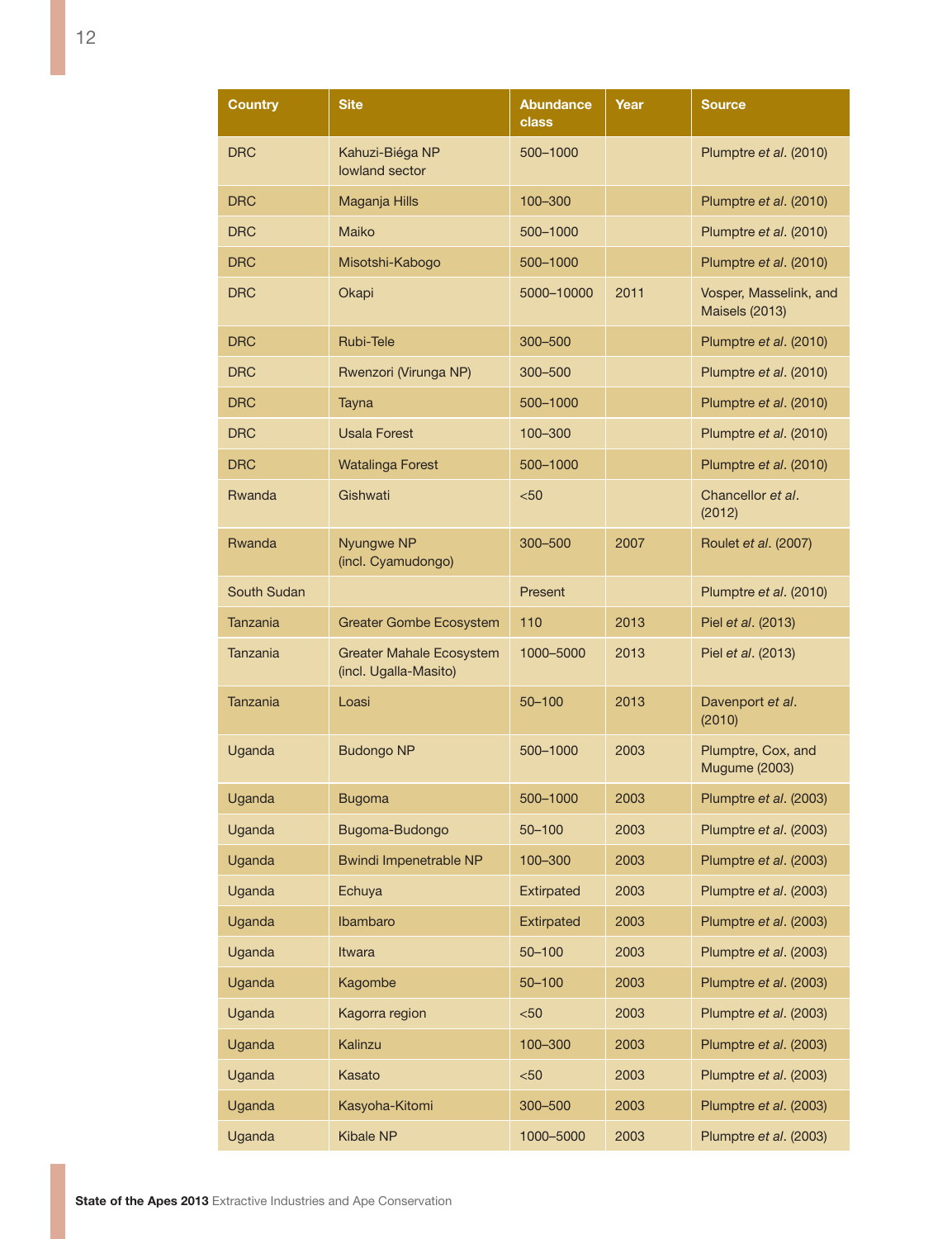| <b>Country</b> | <b>Site</b>               | <b>Abundance</b><br>class | Year | <b>Source</b>          |
|----------------|---------------------------|---------------------------|------|------------------------|
| Uganda         | Kibego                    | < 50                      | 2003 | Plumptre et al. (2003) |
| Uganda         | Kitechura                 | <b>Extirpated</b>         | 2003 | Plumptre et al. (2003) |
| Uganda         | Kyambura                  | < 50                      | 2003 | Plumptre et al. (2003) |
| Uganda         | Maramagambo               | 100-300                   | 2003 | Plumptre et al. (2003) |
| Uganda         | <b>Matiri</b>             | <b>Extirpated</b>         | 2003 | Plumptre et al. (2003) |
| Uganda         | Muhangi                   | < 50                      | 2003 | Plumptre et al. (2003) |
| Uganda         | Otzi                      | $50$                      | 2003 | Plumptre et al. (2003) |
| Uganda         | <b>Ruwenzori NP</b>       | 300-500                   | 2003 | Plumptre et al. (2003) |
| Uganda         | Semuliki NP               | < 50                      | 2003 | Plumptre et al. (2003) |
| Uganda         | Semuliki Wildlife Reserve | $50 - 100$                | 2003 | Plumptre et al. (2003) |
| Uganda         | South Bugoma              | < 50                      | 2003 | Plumptre et al. (2003) |
| Uganda         | Wambabya                  | 100-300                   | 2003 | Plumptre et al. (2003) |

Grauer's gorilla (*Gorilla beringei graueri*) abundance estimates

| <b>Country</b> | <b>Site</b>                        | Abundance<br><b>class</b> | Year | <b>Source</b>         |
|----------------|------------------------------------|---------------------------|------|-----------------------|
| <b>DRC</b>     | <b>Itombwe Forest</b>              | 300-500                   |      | Nixon et al. (2012)   |
| <b>DRC</b>     | Kahuzi-Biéga NP<br>highland sector | 100-300                   |      | Nixon et al. (2012)   |
| <b>DRC</b>     | Kahuzi-Biéga NP<br>lowland sector  | 1000-5000                 |      | Nixon et al. (2012)   |
| <b>DRC</b>     | Kasese                             | 500-1000                  |      | Nixon et al. (2012)   |
| <b>DRC</b>     | Kisimba-Ikoba                      | 100-300                   |      | Nixon et al. (2012)   |
| <b>DRC</b>     | Maiko NP North                     | 100-500*                  |      | Nixon et al. (2012)   |
| <b>DRC</b>     | Maiko NP South                     | 300-1000*                 |      | Nixon et al. (2012)   |
| <b>DRC</b>     | <b>Masisi</b>                      | <b>Extirpated</b>         |      | Nixon et al. (2012)   |
| <b>DRC</b>     | Mt Tshiaberimu<br>(Virunga NP)     | <10                       | 2013 | http://gorillacd.org/ |
| <b>DRC</b>     | North Lowa                         | <b>Extirpated</b>         |      | Nixon et al. (2012)   |
| <b>DRC</b>     | Tayna                              | 100-300                   |      | Nixon et al. (2012)   |
| <b>DRC</b>     | <b>Usala</b>                       | 100-500*                  |      | Nixon et al. (2012)   |
| <b>DRC</b>     | Walikale                           | 100-1000*                 |      | Nixon et al. (2012)   |

Note: \*The wide ranges of some of these estimates do not fit into the classes given in Table 1.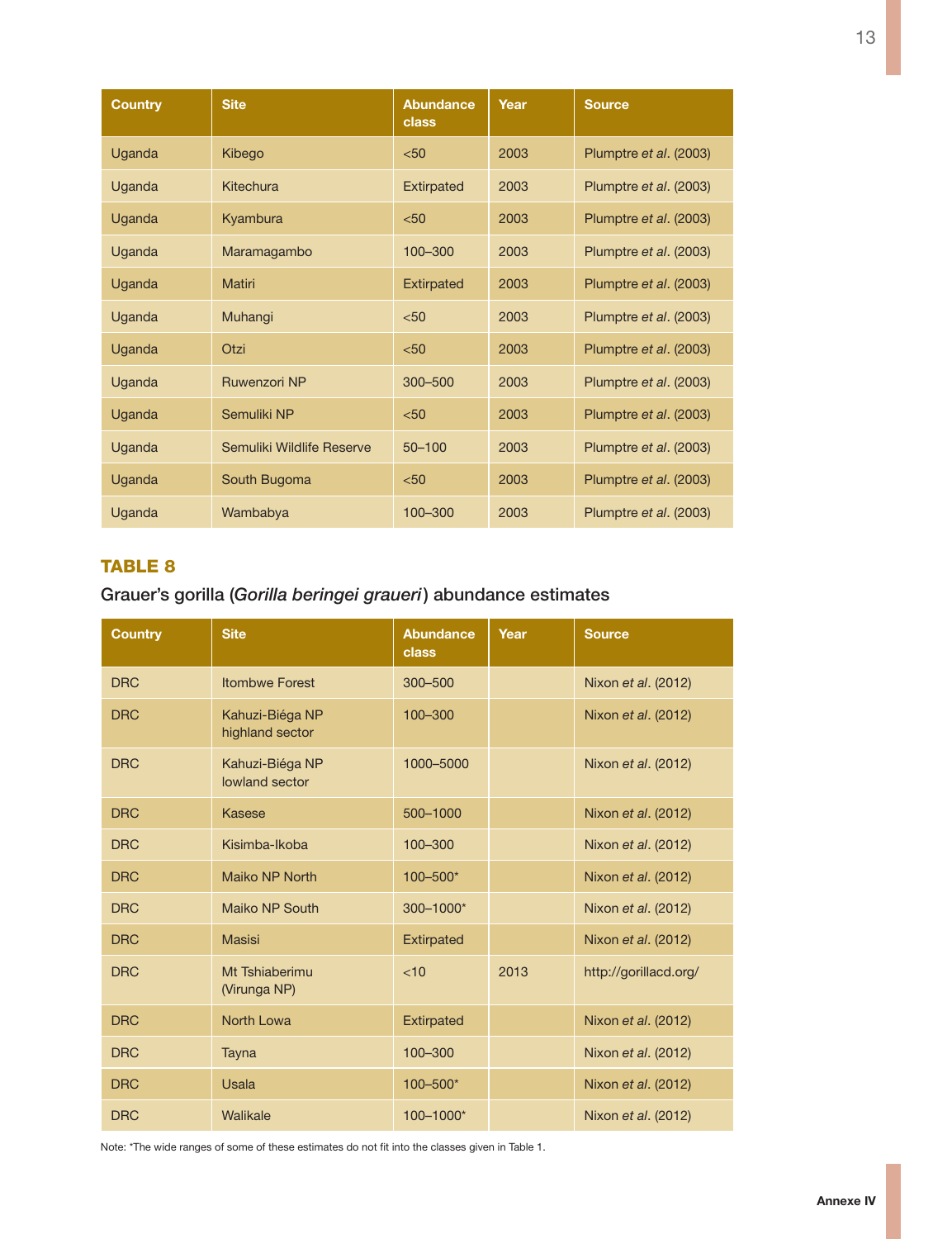Mountain gorilla (*Gorilla beringei beringei*) abundance estimates

| <b>Country</b> | <b>Site</b>                   | Abundance | Year | Source                |
|----------------|-------------------------------|-----------|------|-----------------------|
| <b>DRC</b>     | Virunga NP                    | 200       | 2010 | Gray et al. (2013)    |
| <b>Rwanda</b>  | <b>Volcanoes NP</b>           | 230       | 2010 | Gray et al. (2013)    |
| Uganda         | <b>Bwindi Impenetrable NP</b> | 400       | 2009 | Robbins et al. (2011) |
| Uganda         | Mgahinga Gorilla NP           | 50        | 2010 | Gray et al. (2013)    |

#### **TABLE 10**

Cross River gorilla (*Gorilla gorilla diehli*) abundance estimates

| <b>Country</b> | <b>Site</b>                               | <b>Abundance</b><br>class | Year | <b>Source</b>                              |
|----------------|-------------------------------------------|---------------------------|------|--------------------------------------------|
| Cameroon       | Ebo Proposed NP                           | $15 - 25$                 | 2010 | Morgan 2010                                |
| Cameroon       | <b>Kagwene Mountains</b>                  | $20 - 25$                 | 2013 | Dunn, Bergl and Imong<br>et al. (in press) |
| Cameroon       | Mone River Forest Reserve                 | < 50                      | 2013 | Dunn et al. (in press)                     |
| Cameroon       | Mbulu region                              | < 50                      | 2013 | Dunn et al. (in press)                     |
| Cameroon       | Takamanda NP                              | < 50                      | 2013 | Dunn et al. (in press)                     |
| Cameroon       | <b>Tofala Hills</b>                       | < 50                      | 2013 | Dunn et al. (in press)                     |
| <b>Nigeria</b> | Afi Mountain<br><b>Wildlife Sanctuary</b> | < 50                      | 2013 | Dunn et al. (in press)                     |
| <b>Nigeria</b> | Cross River NP.<br>Okwangwo Division      | < 50                      | 2013 | Dunn et al. (in press)                     |
| Nigeria        | <b>Mbe Mountains</b>                      | < 50                      | 2013 | Dunn et al. (in press)                     |

#### Table 11

Sumatran orangutan (*Pongo abelii*) abundance estimates

| <b>Country</b> | <b>Site</b>                   | <b>Abundance</b> | Year | <b>Source</b>             |
|----------------|-------------------------------|------------------|------|---------------------------|
| Indonesia      | <b>East Leuser Ecosystem</b>  | 1052             | 2008 | Wich <i>et al.</i> (2008) |
| Indonesia      | East Middle Aceh<br>Ecosystem | 337              | 2008 | Wich et al. (2008)        |
| Indonesia      | East Sarulla                  | 150              | 2008 | Wich et al. (2008)        |
| Indonesia      | <b>East Singkil swamps</b>    | 160              | 2008 | Wich <i>et al.</i> (2008) |
| Indonesia      | Sidiangkat                    | 134              | 2008 | Wich <i>et al.</i> (2008) |
| Indonesia      | <b>Tripa Swamp</b>            | 280              | 2008 | Wich <i>et al.</i> (2008) |
| Indonesia      | <b>Trumon-Singkil</b>         | 1500             | 2008 | Wich et al. (2008)        |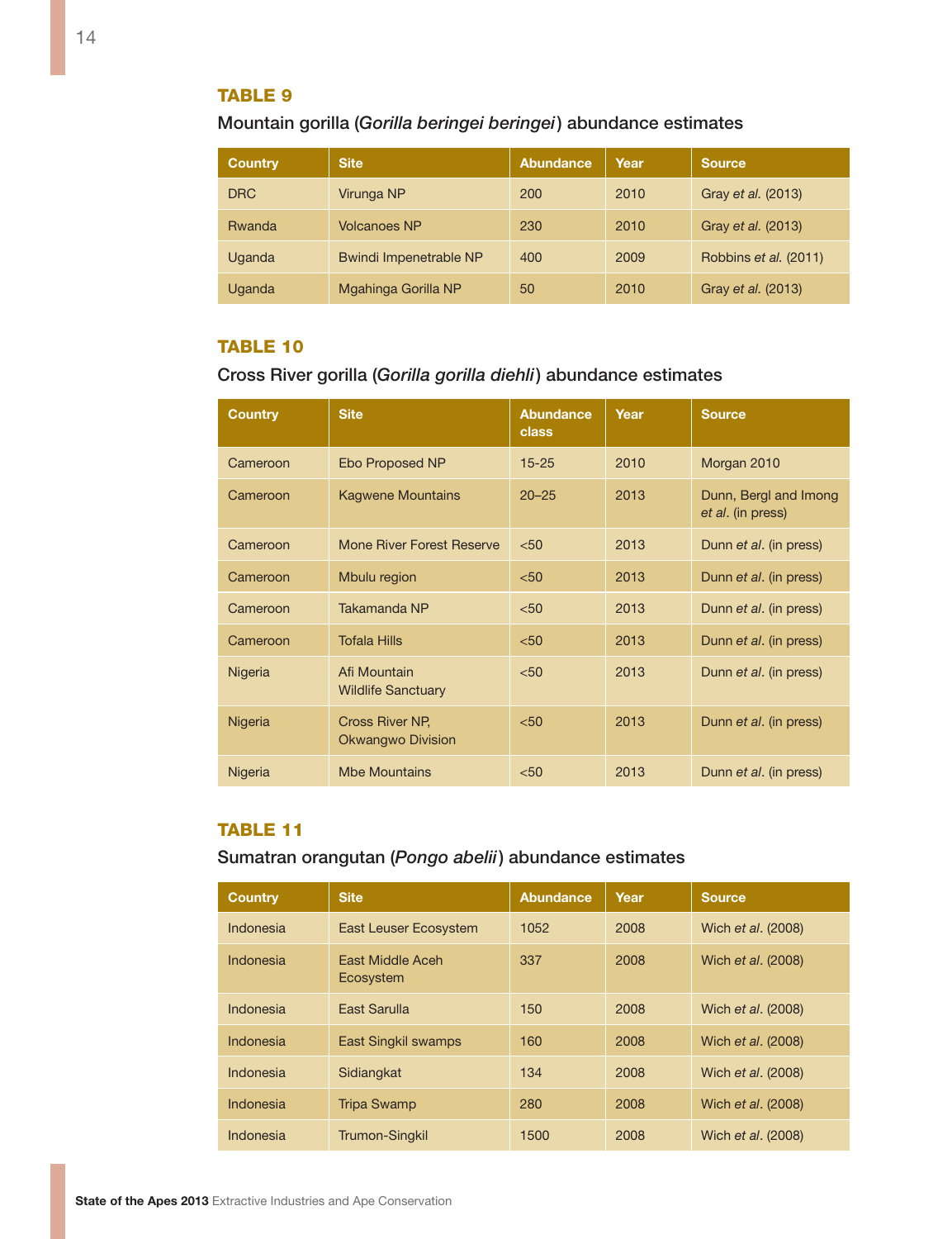| <b>Country</b> | <b>Site</b>                   | Abundance | Year | <b>Source</b>      |
|----------------|-------------------------------|-----------|------|--------------------|
| Indonesia      | <b>West Batang Toru</b>       | 400       | 2008 | Wich et al. (2008) |
| Indonesia      | <b>West Leuser Ecosystem</b>  | 2508      | 2008 | Wich et al. (2008) |
| Indonesia      | West Middle Aceh<br>Ecosystem | 103       | 2008 | Wich et al. (2008) |

Note: Some of the orangutan abundance estimates are likely no longer accurate due to deforestation since the estimate was made. This is in particular the case for the Tripa Swamp and East Singkil Swamps.

#### TABLE 12

### Northeast Bornean orangutan (*Pongo pygmaeus morio*) abundance estimates

| <b>Country</b>   | <b>Site</b>                                                               | <b>Abundance</b>         | Year | <b>Source</b>      |
|------------------|---------------------------------------------------------------------------|--------------------------|------|--------------------|
| Malaysia         | Bongayya Forest<br>Reserve                                                | 111                      | 2008 | Wich et al. (2008) |
| Malaysia         | <b>Crocker Range NP</b>                                                   | 181                      | 2008 | Wich et al. (2008) |
| Indonesia        | Kelai watershed<br>(incl. Gunung Gajah, Wehea<br>and logging concessions) | 2500                     | 2008 | Wich et al. (2008) |
| Malaysia         | Kinabatangan                                                              | 1125<br>$(691 - 1807)$   | 2008 | Wich et al. (2008) |
| Malaysia         | Kuamut                                                                    | 313<br>$(80 - 860)$      | 2008 | Wich et al. (2008) |
| Malaysia         | Kulamba Wildlife Reserve                                                  | 500<br>$(182 - 1369)$    | 2008 | Wich et al. (2008) |
| Indonesia        | <b>Kutai NP</b>                                                           | 600                      | 2008 | Wich et al. (2008) |
| Indonesia        | Lesan watershed<br>(incl. Sungai Lesan<br>protected area)                 | 400                      | 2008 | Wich et al. (2008) |
| Malaysia         | Lingkabau Forest Reserve                                                  | 100<br>$(75 - 100)$      | 2008 | Wich et al. (2008) |
| Malaysia         | Pinangah                                                                  | 223<br>$(77 - 644)$      | 2008 | Wich et al. (2008) |
| Indonesia        | Samarinda, Muara Badak,<br><b>Marang Kayu</b>                             | 200                      | 2008 | Wich et al. (2008) |
| Indonesia        | Sangatta-Bengalon &<br>Muara Wahau                                        | 175                      | 2008 | Wich et al. (2008) |
| Indonesia        | Sangkulirang/Mangkalihat<br>karst area                                    | 750                      | 2008 | Wich et al. (2008) |
| Indonesia        | Sebuku/Sembakung<br>swamps                                                | 100                      | 2008 | Wich et al. (2008) |
| <b>Indonesia</b> | Segah watershed                                                           | 100                      | 2008 | Wich et al. (2008) |
| Malaysia         | Segama                                                                    | 4584<br>$(2064 - 11064)$ | 2008 | Wich et al. (2008) |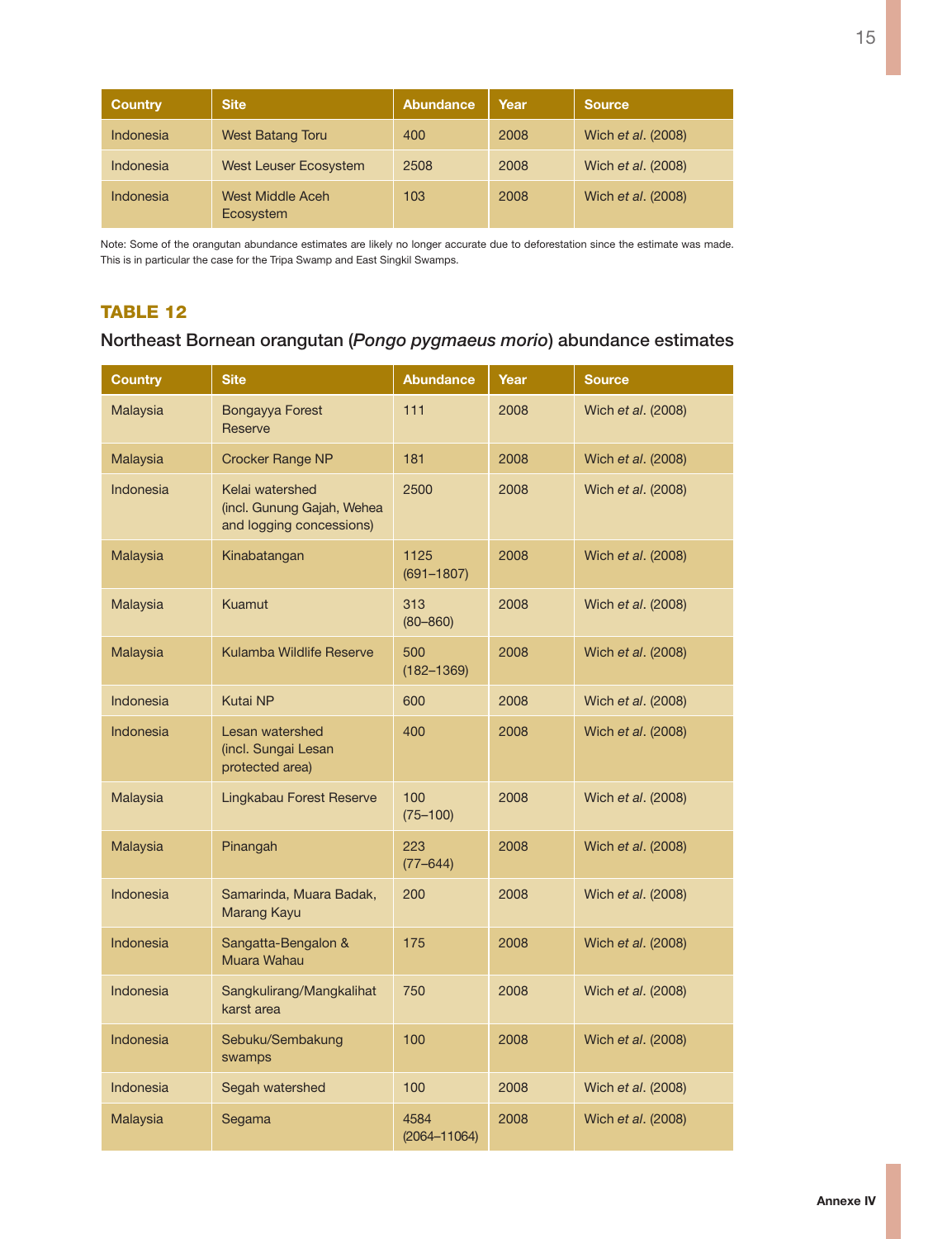| <b>Country</b> | <b>Site</b>                     | <b>Abundance</b>        | Year | <b>Source</b>             |
|----------------|---------------------------------|-------------------------|------|---------------------------|
| Malaysia       | Tabin                           | 1401<br>$(517 - 3796)$  | 2008 | Wich et al. (2008)        |
| Malaysia       | <b>Trus Madi forests</b>        | 282<br>$(126 - 736)$    | 2008 | Wich et al. (2008)        |
| Malaysia       | Ulu Kalumpang Forest<br>Reserve | 144<br>$(54 - 408)$     | 2008 | Wich <i>et al.</i> (2008) |
| Malaysia       | Upper Kinabatangan              | 1716<br>$(1016 - 3403)$ | 2008 | Wich <i>et al.</i> (2008) |
| Malaysia       | <b>Sepilok</b>                  | 200<br>$(100 - 300)$    | 2008 | Wich et al. (2008)        |

Note: Confidence intervals taken from Ancrenaz *et al.* (2005)

#### Table 13

### Southwest Bornean orangutan (*Pongo pygmaeus wurmbii*) abundance estimates

| <b>Country</b>   | <b>Site</b>               | <b>Abundance</b> | Year | <b>Source</b>      |
|------------------|---------------------------|------------------|------|--------------------|
| Indonesia        | <b>Arut Belantikan</b>    | 6000             | 2008 | Wich et al. (2008) |
| <b>Indonesia</b> | <b>Bukit Baka</b>         | 175              | 2008 | Wich et al. (2008) |
| Indonesia        | <b>Bukit Raya</b>         | 500              | 2008 | Wich et al. (2008) |
| <b>Indonesia</b> | Bukit Rongga & Parai      | 1000             | 2008 | Wich et al. (2008) |
| Indonesia        | Cagar Alam B. Spt         | >500             | 2008 | Wich et al. (2008) |
| Indonesia        | Cagar Alam Pararaum       | >500             | 2008 | Wich et al. (2008) |
| Indonesia        | <b>Gunung Palung</b>      | 2500             | 2008 | Wich et al. (2008) |
| Indonesia        | Kahayan Kapuas            | 300              | 2008 | Wich et al. (2008) |
| <b>Indonesia</b> | Ketingan                  | 3000             | 2008 | Wich et al. (2008) |
| Indonesia        | Lamandau                  | 1200             | 2008 | Wich et al. (2008) |
| Indonesia        | <b>Mawas</b>              | 3500             | 2008 | Wich et al. (2008) |
| Indonesia        | Rungan Kahayan            | 1000             | 2008 | Wich et al. (2008) |
| <b>Indonesia</b> | Sebangau NP <sup>#</sup>  | 6900             | 2008 | Wich et al. (2008) |
| <b>Indonesia</b> | Sebangau Kahayan          | 700              | 2008 | Wich et al. (2008) |
| Indonesia        | Sei Kahayan & Sei Sambah  | 1000             | 2008 | Wich et al. (2008) |
| Indonesia        | Sei Sambah & Sei Katingan | 500              | 2008 | Wich et al. (2008) |
| Indonesia        | Seruyan                   | 1000             | 2008 | Wich et al. (2008) |
| <b>Indonesia</b> | <b>Tanjung Keluang</b>    | 200              | 2008 | Wich et al. (2008) |
| Indonesia        | <b>Tanjung Puting NP</b>  | 6000             | 2008 | Wich et al. (2008) |

# There are 2 different spellings of Sebangau/Sabangau, in each case we have used the one that appears in the original report.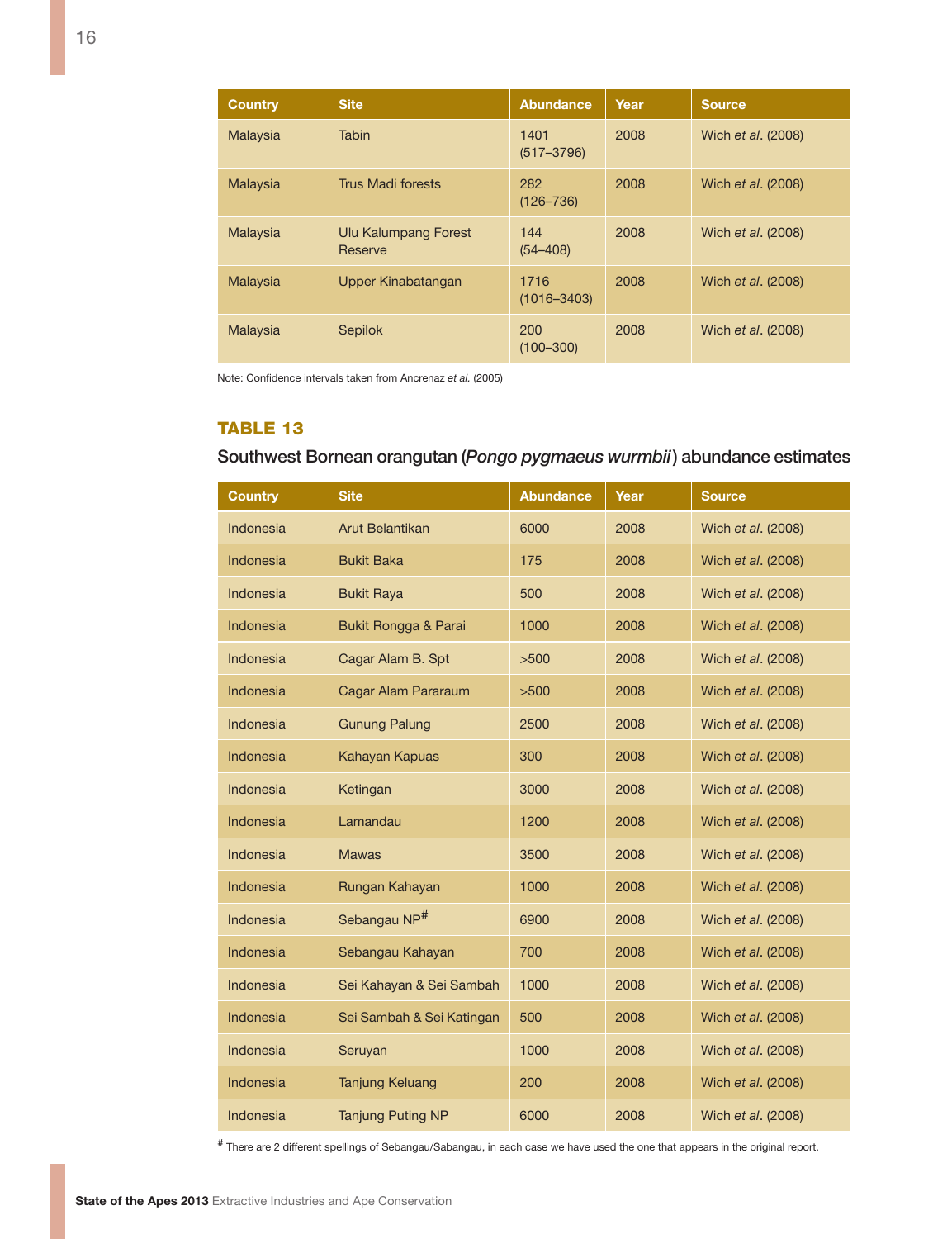### Northwest Bornean orangutan (*Pongo pygmaeus pygmaeus*) abundance estimates

| <b>Country</b> | <b>Site</b>              | Abundance<br>class | Year | <b>Source</b>             |
|----------------|--------------------------|--------------------|------|---------------------------|
| Indonesia      | <b>Betung Kerihun</b>    | 1330-2000          | 2008 | Wich et al. (2008)        |
| Indonesia      | Danau Sentarum           | 500                | 2008 | Wich et al. (2008)        |
| Indonesia      | Upper Kapuas swamps      | Present            | 2008 | Wich et al. (2008)        |
| Malaysia       | Batang Ai (Sarawak)      | 119-580            | 2008 | Wich et al. (2008)        |
| Malaysia       | Lanjak Entimau (Sarawak) | 1028-1181          | 2008 | Wich <i>et al.</i> (2008) |

#### Table 15

#### Bornean white-bearded gibbon (*Hylobates albibarbis*) abundance estimates

| <b>Country</b> | <b>Site</b>                                   | Abundance<br>class | Year | <b>Source</b>              |
|----------------|-----------------------------------------------|--------------------|------|----------------------------|
| Indonesia      | Mungku Baru Forest                            | 5000-10000         | 2010 | Harrison et al. (2010)     |
| Indonesia      | <b>Block C Ex-Mega</b><br><b>Rice Project</b> | 5000-10000         | 2011 | <b>Cheyne (2011)</b>       |
| Indonesia      | Bukit Baka Bukit Raya NP                      | 5000-10000         | 2004 | Cheyne unpublished<br>data |
| Indonesia      | <b>Bawan Forest</b>                           | 5000-10000         | 2012 | Harrison et al. (2012)     |
| Indonesia      | Sabangau NP                                   | >10000             | 2007 | Cheyne et al. (2007)       |
| Indonesia      | <b>Gunung Palung NP</b>                       | $\overline{?}$     |      |                            |

## TABLE 16

### Müller's Bornean gibbon (*Hylobates muelleri*) abundance estimates

| <b>Country</b> | <b>Site</b>                              | Abundance<br>class | Year | <b>Source</b>        |
|----------------|------------------------------------------|--------------------|------|----------------------|
| Indonesia      | Sungai Wain Protection<br>Forest         | 500-1000           | 2012 | Gilhooly (2012)      |
| Indonesia      | <b>Murung Raya District</b>              | >10000             | 2012 | Cheyne et al. (2012) |
| Indonesia      | Danau Sentarum,<br><b>Betung Kerihun</b> | ?                  |      |                      |
| Indonesia      | Sankulirang karst area                   | ?                  |      |                      |
| Malaysia       | Danum Valley                             | ?                  |      |                      |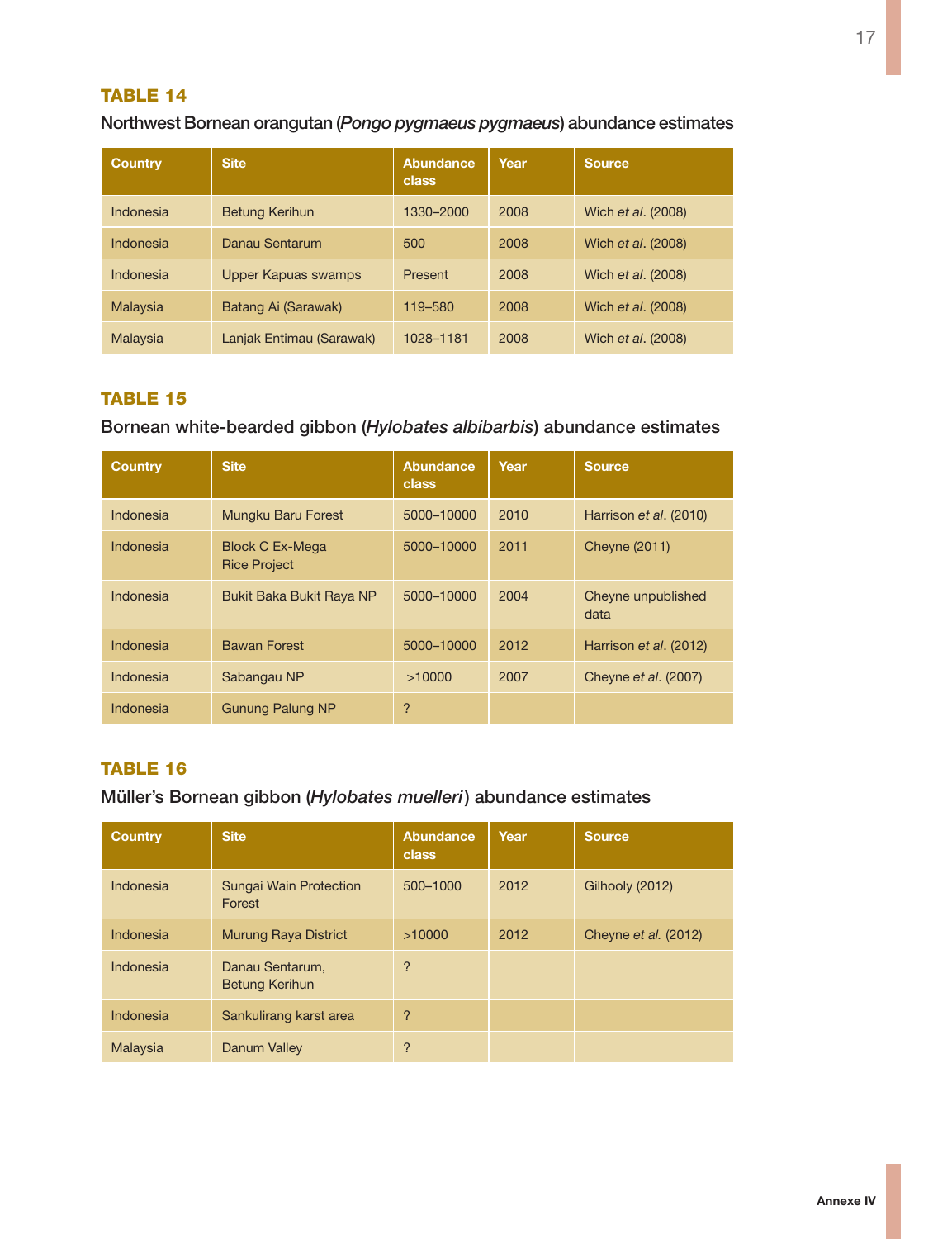Yellow-cheeked gibbon (*Nomascus gabriellae*) abundance estimates\*

| Country         | <b>Site</b>                                     | <b>Abundance</b><br>class | Year | <b>Source</b>               |
|-----------------|-------------------------------------------------|---------------------------|------|-----------------------------|
| Viet Nam        | A Yun Pa PNR                                    | Present                   | 2000 | Rawson et al. (2011)        |
| <b>Viet Nam</b> | Bi Dup-Nui Ba NR                                | $50$                      | 2010 | Rawson <i>et al.</i> (2011) |
| <b>Viet Nam</b> | Bu Gia Map NP                                   | 100-300                   | 2010 | Rawson et al. (2011)        |
| <b>Viet Nam</b> | <b>Cat Tien NP</b>                              | 300-500                   | 2010 | Rawson <i>et al.</i> (2011) |
| Viet Nam        | Chu Yang Sin NP                                 | $50$                      | 2009 | Rawson et al. (2011)        |
| <b>Viet Nam</b> | <b>Cu Jut District</b>                          | Present                   | 2007 | Rawson et al. (2011)        |
| Viet Nam        | Dong Nai NR                                     | $50$                      | 2010 | Rawson et al. (2011)        |
| <b>Viet Nam</b> | Ea So NR                                        | <b>Present</b>            | 2006 | Rawson et al. (2011)        |
| Viet Nam        | Ea Sup/Ea H'leo District                        | Present                   | 1998 | Rawson <i>et al.</i> (2011) |
| <b>Viet Nam</b> | Ea Trang Commune, M'drak                        | <b>Present</b>            | 1998 | Rawson et al. (2011)        |
| Viet Nam        | Hon Ba NR                                       | Present                   | 2005 | Rawson <i>et al.</i> (2011) |
| <b>Viet Nam</b> | Khanh Hoa SFE and Tram<br>Huong Forestry Co.    | <b>Present</b>            | 2009 | Rawson et al. (2011)        |
| Viet Nam        | <b>Krong No District</b>                        | <b>Present</b>            | 1998 | Rawson et al. (2011)        |
| <b>Viet Nam</b> | Loc Bac SFE                                     | < 50                      | 2004 | Rawson et al. (2011)        |
| <b>Viet Nam</b> | Nam Nung NR                                     | < 50                      | 2010 | Rawson et al. (2011)        |
| <b>Viet Nam</b> | Ninh Son SFE                                    | < 50                      | 2007 | Rawson <i>et al.</i> (2011) |
| <b>Viet Nam</b> | Nui Ong NR                                      | < 50                      | 2010 | Rawson et al. (2011)        |
| <b>Viet Nam</b> | Phuoc Binh NP                                   | < 50                      | 2009 | Rawson <i>et al.</i> (2011) |
| Viet Nam        | Quang Truc Commune,<br><b>Dak Rlap District</b> | Present                   | 2010 | Rawson et al. (2011)        |
| <b>Viet Nam</b> | Ta Dung NR                                      | $50$                      | 2010 | Rawson et al. (2011)        |
| <b>Viet Nam</b> | Yok Don NP                                      | Present                   | 2007 | Rawson et al. (2011)        |

\* Yellow-cheeked gibbon estimates are groups not individuals.

#### **TABLE 18**

### Eastern black-crested gibbon (*Nomascus nasutus*) abundance estimates

| <b>Country</b>  | <b>Site</b>                                      | Abundance<br>class | Year | Source               |
|-----------------|--------------------------------------------------|--------------------|------|----------------------|
| <b>Viet Nam</b> | Cao Vit Gibbon Conservation<br>Area, Trung Khanh | 100-300            | 2011 | Rawson et al. (2011) |
| <b>Viet Nam</b> | Kim Hy NR                                        | <b>Extirpated</b>  | 2009 | Rawson et al. (2011) |
| <b>Viet Nam</b> | Lung Ri                                          | <b>Extirpated</b>  | 2009 | Rawson et al. (2011) |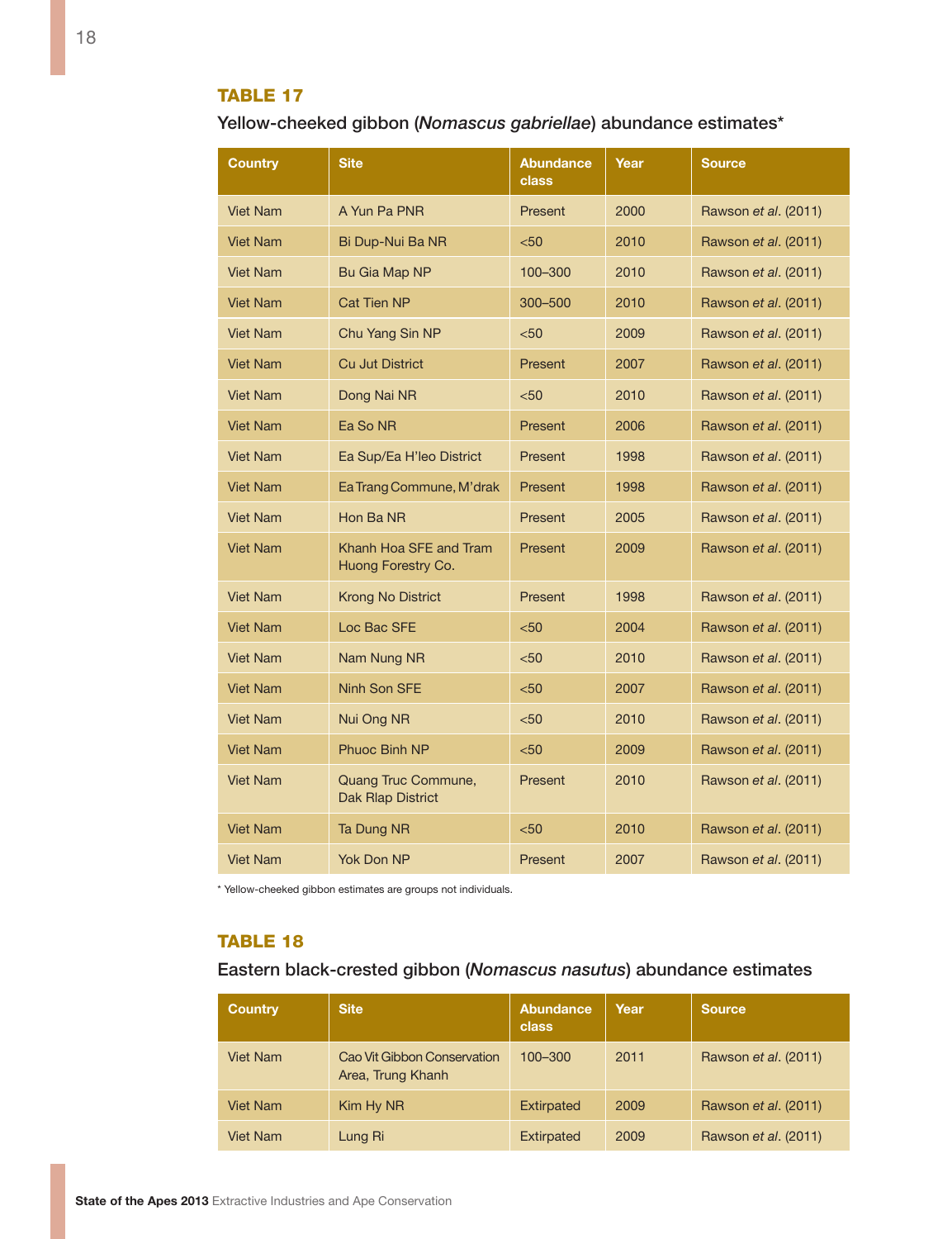| <b>Country</b>  | <b>Site</b>             | Abundance<br>class | Year | <b>Source</b>        |
|-----------------|-------------------------|--------------------|------|----------------------|
| <b>Viet Nam</b> | Than Sa-Phuong Hoang NR | Extirpated         | 2009 | Rawson et al. (2011) |
| Viet Nam        | Thanh Hen Lake          | Extirpated         | 2009 | Rawson et al. (2011) |

## Northern buffed-cheeked gibbon (*Nomascus annamensis*) abundance estimates

| <b>Country</b> | <b>Site</b>                                   | <b>Abundance</b><br>class | Year     | <b>Source</b>    |
|----------------|-----------------------------------------------|---------------------------|----------|------------------|
| Lao PDR        | <b>Bolaven Northeast</b>                      | Present                   | 1995     | Duckworth (2008) |
| Lao PDR        | <b>Bolaven Southwest</b>                      | Present                   | 1995     | Duckworth (2008) |
| Lao PDR        | Dakchung plateau                              | Present                   | 1994     | Duckworth (2008) |
| Lao PDR        | Dong Ampham NPA                               | Present                   | 2007     | Duckworth (2008) |
| Lao PDR        | Dong Hua Sao NPA                              | Present                   | 2008     | Duckworth (2008) |
| Lao PDR        | Dong Kapho<br>production forest               | Present                   | 2005     | Duckworth (2008) |
| Lao PDR        | Dong Nathat<br>conservation area              | Present                   | pre-1990 | Duckworth (2008) |
| Lao PDR        | Dong Phou Vieng NPA                           | Present                   | 2008     | Duckworth (2008) |
| Lao PDR        | Dong Sithouan<br>production forest            | Present                   | 2005     | Duckworth (2008) |
| Lao PDR        | Laongam production<br>forest                  | Present                   | 2002     | Duckworth (2008) |
| Lao PDR        | <b>Muang Kaleum</b>                           | Present                   | 2008     | Duckworth (2008) |
| Lao PDR        | Muang Lamam                                   | Present                   | 2008     | Duckworth (2008) |
| Lao PDR        | <b>Muang Nong</b>                             | Present                   | 2007     | Duckworth (2008) |
| Lao PDR        | <b>Muang Paksong</b>                          | Present                   | 2007     | Duckworth (2008) |
| Lao PDR        | <b>Muang Pathoumphon</b>                      | Present                   | 2005     | Duckworth (2008) |
| Lao PDR        | Muang Samakhixai                              | Present                   | 2007     | Duckworth (2008) |
| Lao PDR        | Muang Sanamxai                                | Present                   | 2007     | Duckworth (2008) |
| Lao PDR        | <b>Muang Somoy</b>                            | Present                   | 2008     | Duckworth (2008) |
| Lao PDR        | <b>Muang Taoy</b>                             | Present                   | 2007     | Duckworth (2008) |
| Lao PDR        | Nam Ghong Provincial<br><b>Protected Area</b> | Present                   | 2007     | Duckworth (2008) |
| Lao PDR        | Phou Ahyon                                    | Present                   | 1996     | Duckworth (2008) |
| Lao PDR        | <b>Phou Khathong</b><br>proposed NPA          | Present                   | 2008     | Duckworth (2008) |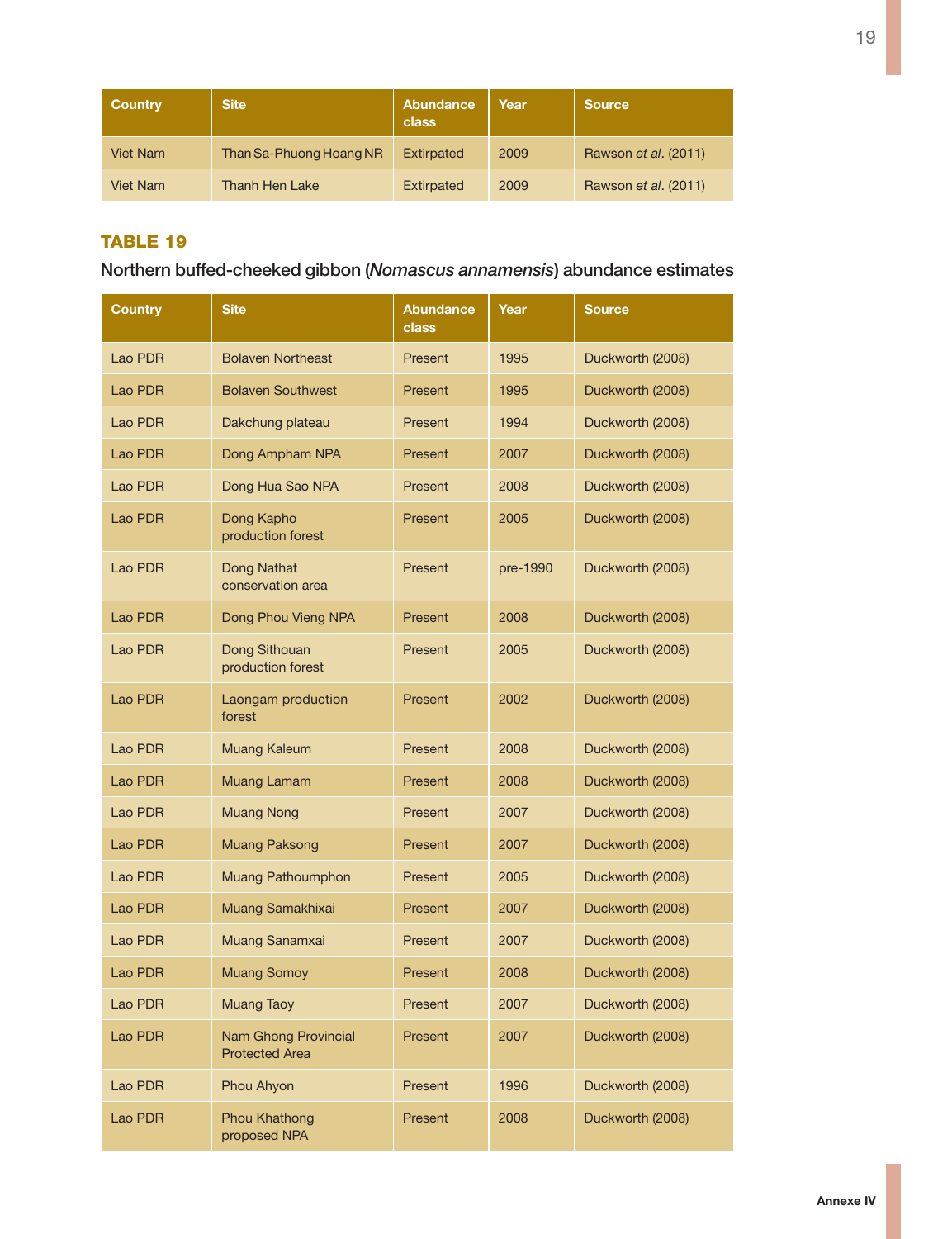| Country         | <b>Site</b>                                   | <b>Abundance</b><br>class | Year | <b>Source</b>               |
|-----------------|-----------------------------------------------|---------------------------|------|-----------------------------|
| Lao PDR         | <b>Phou Talava</b><br>production forest       | Present                   | 2005 | Duckworth (2008)            |
| Lao PDR         | <b>Phou Theung</b><br>proposed NPA            | Present                   | 2006 | Duckworth (2008)            |
| Lao PDR         | Phou Xiang Thong NPA                          | Present                   | 2008 | Duckworth (2008)            |
| Lao PDR         | Silivangveun<br>production forest             | Present                   | 2002 | Duckworth (2008)            |
| Lao PDR         | Thateng                                       | <b>Present</b>            | 1989 | Duckworth (2008)            |
| Lao PDR         | Xe Bang-Nouan NPA                             | Present                   | 2008 | Duckworth (2008)            |
| Lao PDR         | Xe Khampho proposed NPA                       | Present                   | 1995 | Duckworth (2008)            |
| Lao PDR         | Xe Kong Pine Forest                           | Present                   | 1992 | Duckworth (2008)            |
| Lao PDR         | <b>Xe Pian NPA</b>                            | Present                   | 2008 | Duckworth (2008)            |
| Lao PDR         | Xe Sap NPA                                    | Present                   | 2008 | Duckworth (2008)            |
| Lao PDR         | <b>Xonbuly Eld's</b><br><b>Deer Sanctuary</b> | $\overline{?}$            | 2008 | Duckworth (2008)            |
| <b>Viet Nam</b> | A Luoi Watershed                              | < 50                      | 2008 | Rawson et al. (2011)        |
| <b>Viet Nam</b> | Ba Na-Nui Chua NR                             | Present                   | 2006 | Rawson <i>et al.</i> (2011) |
| <b>Viet Nam</b> | Ba Nam Commune,<br><b>Ba To District</b>      | $50$                      | 2011 | Rawson et al. (2011)        |
| <b>Viet Nam</b> | Bach Ma NP                                    | $50$                      | 2010 | Rawson et al. (2011)        |
| <b>Viet Nam</b> | Chu Mom Ray NP                                | $50$                      | 2007 | Rawson et al. (2011)        |
| <b>Viet Nam</b> | Dak Rong NR                                   | 50-100                    | 2010 | Rawson <i>et al.</i> (2011) |
| <b>Viet Nam</b> | Dakroong and Tam Lap SFEs                     | $50$                      | 2008 | Rawson et al. (2011)        |
| <b>Viet Nam</b> | Kon Cha Rang NR                               | $50$                      | 2010 | Rawson et al. (2011)        |
| <b>Viet Nam</b> | Kon Ka Kinh NP                                | $50$                      | 2010 | Rawson et al. (2011)        |
| <b>Viet Nam</b> | Kon Plong SFE                                 | $50$                      | 2009 | Rawson et al. (2011)        |
| Viet Nam        | Nam Dong<br><b>Watershed Forest</b>           | $50$                      | 2007 | Rawson et al. (2011)        |
| <b>Viet Nam</b> | Ngoc Linh NR                                  | Present                   | 2006 | Rawson et al. (2011)        |
| <b>Viet Nam</b> | Ngoc Linh PNR                                 | < 50                      | 2005 | Rawson et al. (2011)        |
| <b>Viet Nam</b> | Phong Dien NR                                 | $50$                      | 2010 | Rawson et al. (2011)        |
| Viet Nam        | Quang Nam Saola NR                            | ?                         | 2005 | Rawson et al. (2011)        |
| <b>Viet Nam</b> | Que Son Proposed SHCA                         | Present                   | 2009 | Rawson <i>et al.</i> (2011) |
| <b>Viet Nam</b> | Song Thanh NR                                 | $50$                      | 2004 | Rawson et al. (2011)        |
| <b>Viet Nam</b> | Thua Thien Hue Saola NR                       | $50$                      | 2010 | Rawson et al. (2011)        |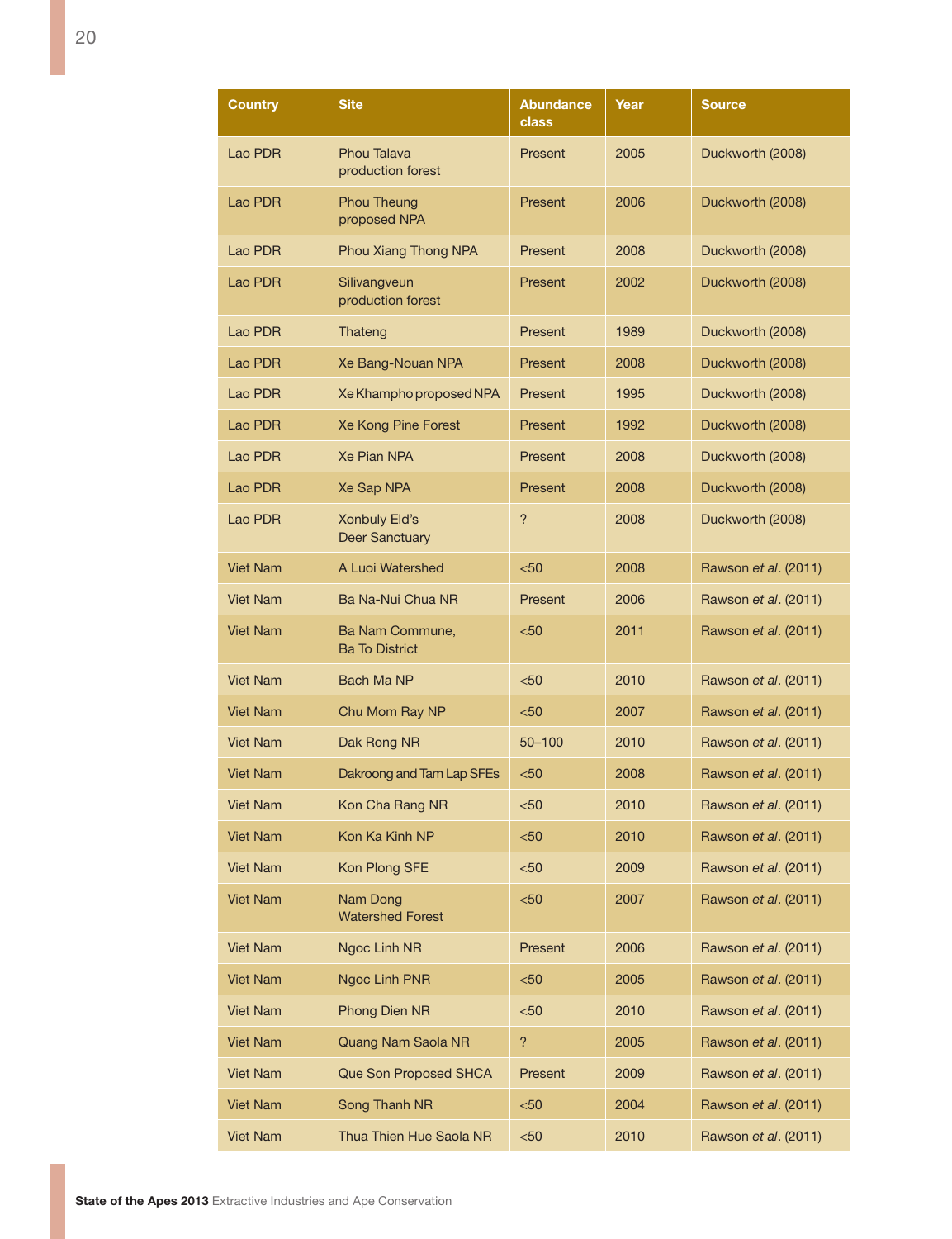### Southern white-cheeked gibbon (*Nomascus siki*) abundance estimates\*

| Country         | <b>Site</b>                       | <b>Abundance</b><br>class | Year | <b>Source</b>        |
|-----------------|-----------------------------------|---------------------------|------|----------------------|
| Lao PDR         | Dong Phousoi<br>production forest | Present                   | 2005 | Duckworth (2008)     |
| Lao PDR         | <b>Hin Namno NPA</b>              | Present                   | 2008 | Duckworth (2008)     |
| Lao PDR         | Muang Boulapha                    | Present                   | 1998 | Duckworth (2008)     |
| Lao PDR         | Nakai plateau                     | Present                   | 2008 | Duckworth (2008)     |
| Lao PDR         | Nakai-Nam Theun NPA               | Present                   | 2008 | Duckworth (2008)     |
| Lao PDR         | Nam Kading NPA                    | Present                   | 2010 | Thinh et al. (2010)  |
| Lao PDR         | Nam Theun Corridor                | Present                   | 2004 | Duckworth (2008)     |
| Lao PDR         | Nam Theun Extension               | Present                   | 2007 | Duckworth (2008)     |
| Lao PDR         | Nongkapat production forest       | Present                   | 2005 | Duckworth (2008)     |
| Lao PDR         | Phou Hinpoun                      | Present                   | 2008 | Duckworth (2008)     |
| Lao PDR         | Xe Bang Fai headwaters            | Present                   | 1998 | Duckworth (2008)     |
| <b>Viet Nam</b> | <b>Bac Huong Hoa NR</b>           | < 50                      | 2009 | Rawson et al. (2011) |
| <b>Viet Nam</b> | Giang Man PNR                     | < 50                      | 2004 | Rawson et al. (2011) |
| <b>Viet Nam</b> | <b>Khe Giua SFE</b>               | < 50                      | 2006 | Rawson et al. (2011) |
| <b>Viet Nam</b> | <b>Khe Net PNR</b>                | <b>Extirpated</b>         | 2010 | Rawson et al. (2011) |
| <b>Viet Nam</b> | Phong Nha - Ke Bang NP            | $50 - 100$                | 2009 | Rawson et al. (2011) |
| <b>Viet Nam</b> | <b>Truong Son SFE</b>             | < 50                      | 2009 | Rawson et al. (2011) |

\*Southern white-cheeked gibbon estimates are numbers of groups not individuals.

#### Table 21

### Black-crested gibbon (*Nomascus concolor*) abundance estimates\*

| <b>Country</b>  | <b>Site</b>                                  | <b>Abundance</b><br><b>class</b> | Year | <b>Source</b>               |
|-----------------|----------------------------------------------|----------------------------------|------|-----------------------------|
| Lao PDR         | Houay Nam Loi                                | Present                          | 1991 | Duckworth (2008)            |
| Lao PDR         | Louang-Namtha                                | Present                          | 2006 | Duckworth (2008)            |
| Lao PDR         | Nam Ha NPA                                   | Present                          | 2007 | Duckworth (2008)            |
| Lao PDR         | Nam Kan NPA                                  | Present                          | 2008 | Duckworth (2008)            |
| Lao PDR         | Nam Kong Provincial<br><b>Protected Area</b> | Present                          | 1997 | Duckworth (2008)            |
| <b>Viet Nam</b> | Hoang Lien-Van Ban NR                        | < 50                             | 2009 | Rawson <i>et al.</i> (2011) |
| <b>Viet Nam</b> | Hoang Lien NR and vicinity                   | ?                                | 2009 | Rawson et al. (2011)        |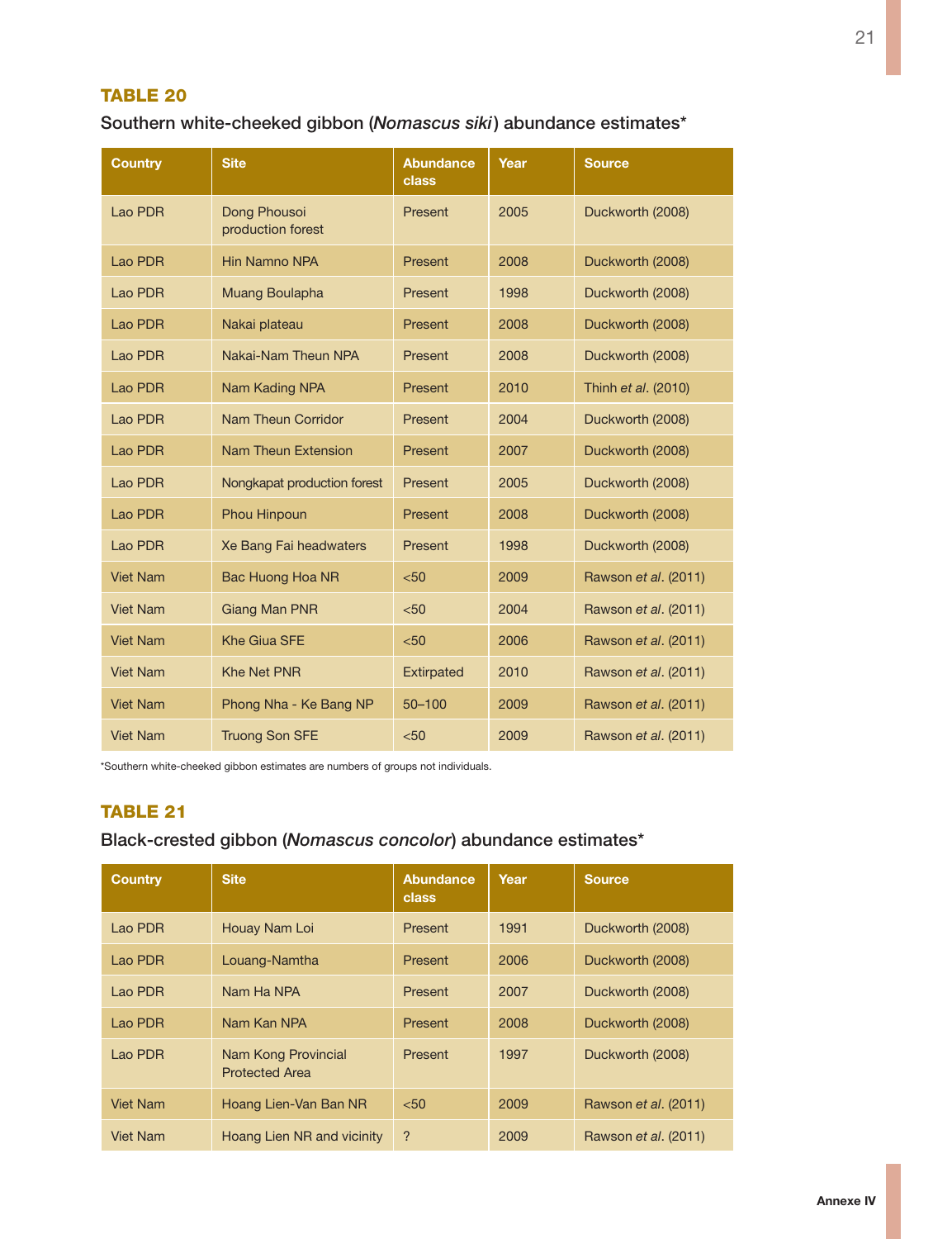| <b>Country</b>  | <b>Site</b>                                        | Abundance<br>class | Year | <b>Source</b>               |
|-----------------|----------------------------------------------------|--------------------|------|-----------------------------|
| <b>Viet Nam</b> | Mu Cang Chai SHCA                                  | < 50               | 2010 | Rawson <i>et al.</i> (2011) |
| <b>Viet Nam</b> | Muong La Watershed<br><b>Protection Forest</b>     | < 50               | 2010 | Rawson <i>et al.</i> (2011) |
| <b>Viet Nam</b> | Pan Village, Muong Do<br>Commune. Phu Yen District | Extirpated         | 2005 | Rawson <i>et al.</i> (2011) |
| <b>Viet Nam</b> | <b>Tram Tau</b>                                    | Extirpated         | 2005 | Rawson et al. (2011)        |
| <b>Viet Nam</b> | <b>Xuan Son NR</b>                                 | Extirpated         | 2005 | Rawson <i>et al.</i> (2011) |

\*Black-crested gibbon estimates are numbers of groups not individuals.

### Table 22

### Northern white-cheeked gibbon (*Nomascus leucogenys*) abundance estimates\*

| <b>Country</b> | <b>Site</b>             | <b>Abundance</b><br>class | Year | <b>Source</b>        |
|----------------|-------------------------|---------------------------|------|----------------------|
| Lao PDR        | M. Feuang               | Present                   | 1999 | Duckworth (2008)     |
| Lao PDR        | M. Kasi                 | Present                   | 1999 | Duckworth (2008)     |
| Lao PDR        | M. Met                  | Present                   | 1999 | Duckworth (2008)     |
| Lao PDR        | M. Vangviang            | Present                   | 1999 | Duckworth (2008)     |
| Lao PDR        | Muang Bolikhan          | Present                   | 2006 | Duckworth (2008)     |
| Lao PDR        | <b>Muang Hinheup</b>    | Present                   | 1999 | Duckworth (2008)     |
| Lao PDR        | <b>Muang Houamouang</b> | Present                   | 2006 | Duckworth (2008)     |
| Lao PDR        | <b>Muang Sangthong</b>  | Present                   | 1996 | Duckworth (2008)     |
| Lao PDR        | <b>Muang Viangthong</b> | Present                   | 2008 | Duckworth (2008)     |
| Lao PDR        | Muang Xanakham          | Present                   | 2003 | Duckworth (2008)     |
| Lao PDR        | Muang Xiangkho          | Present                   | 2008 | Duckworth (2008)     |
| Lao PDR        | Nam Et-Phou Louey NPA   | Present                   | 2008 | Duckworth (2008)     |
| Lao PDR        | Nam Gniap catchment     | Present                   | 2008 | Duckworth (2008)     |
| Lao PDR        | Nam Kading NPA          | Present                   | 2010 | Thinh et al. (2011)  |
| Lao PDR        | Nam Xam NPA             | Present                   | 2000 | Duckworth (2008)     |
| Lao PDR        | Northern Xiangkhouang   | Present                   | 2008 | Duckworth (2008)     |
| Lao PDR        | <b>Phou Dendin NPA</b>  | Present                   | 2005 | Duckworth (2008)     |
| Lao PDR        | Phou Khaokhoay NPA      | Present                   | 2007 | Duckworth (2008)     |
| Lao PDR        | Phou Phanang NPA        | Present                   | 1983 | Duckworth (2008)     |
| Lao PDR        | Southern Xiangkhouang   | Present                   | 1996 | Duckworth (2008)     |
| Viet Nam       | Ben En NR               | <b>Extirpated</b>         | 1998 | Rawson et al. (2011) |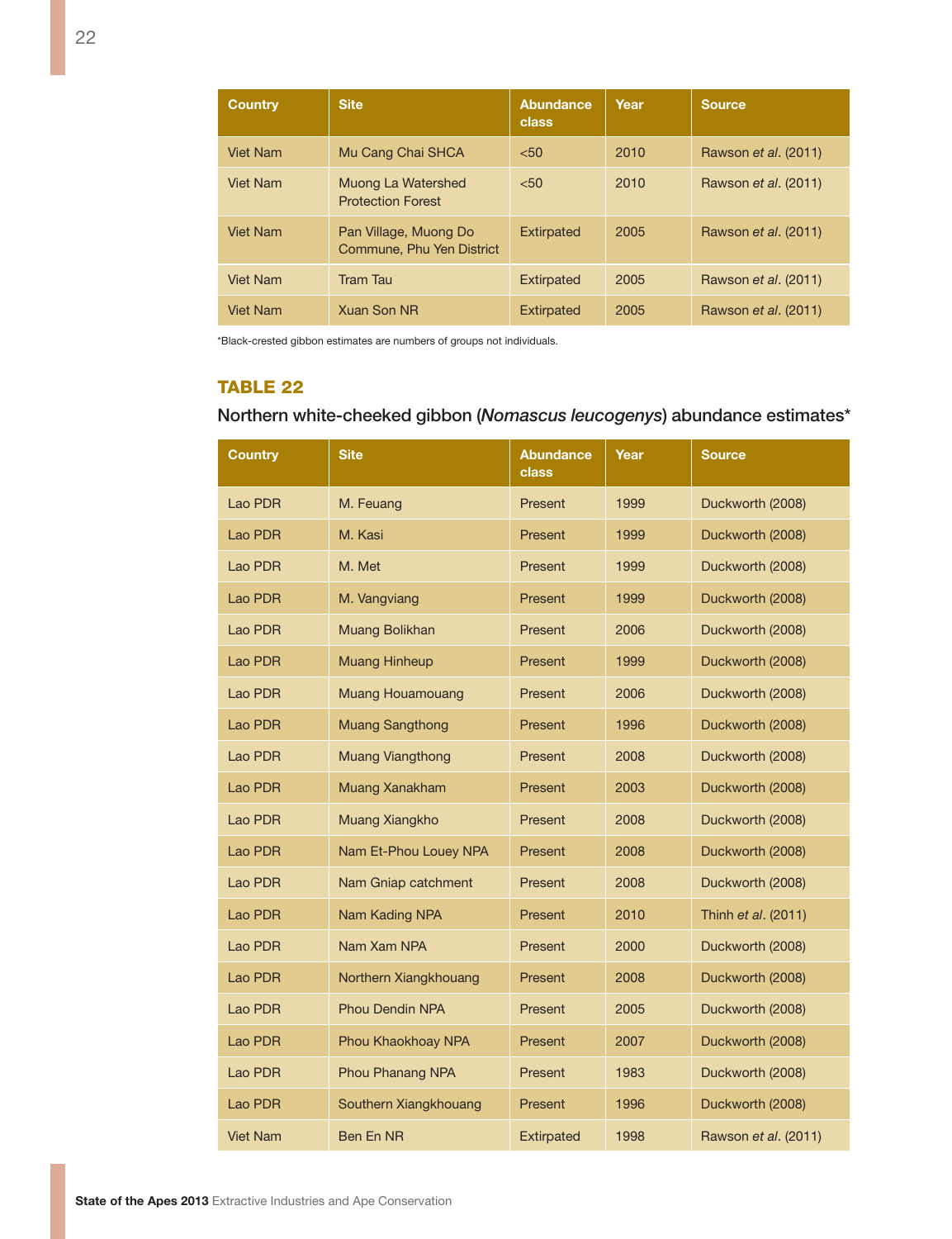| <b>Country</b>  | <b>Site</b>                | <b>Abundance</b><br>class | Year       | <b>Source</b>        |
|-----------------|----------------------------|---------------------------|------------|----------------------|
| <b>Viet Nam</b> | Hang Kia-Pa Co NR          | <b>Extirpated</b>         | 2009       | Rawson et al. (2011) |
| <b>Viet Nam</b> | <b>Huong Son Forest</b>    | < 50                      | 2011       | Rawson et al. (2011) |
| <b>Viet Nam</b> | <b>Ke Go NR</b>            | < 50                      | 2010       | Rawson et al. (2011) |
| <b>Viet Nam</b> | <b>Khe Ve PNR</b>          | < 50                      | 2004       | Rawson et al. (2011) |
| <b>Viet Nam</b> | Long Luong Commune         | < 50                      | 2011       | Rawson et al. (2011) |
| <b>Viet Nam</b> | <b>Muong Nhe NR</b>        | < 50                      | 2010       | Rawson et al. (2011) |
| <b>Viet Nam</b> | Ngoc Son-Ngo Luong         | Extirpated                | 2007       | Rawson et al. (2011) |
| <b>Viet Nam</b> | Pu Hoat NR                 | < 50                      | 2010       | Rawson et al. (2011) |
| <b>Viet Nam</b> | Pu Hu NR                   | <b>Extirpated</b>         | 2003       | Rawson et al. (2011) |
| <b>Viet Nam</b> | Pu Huong NR                | < 50                      | 2009       | Rawson et al. (2011) |
| <b>Viet Nam</b> | Pu Luong NR                | <b>Extirpated</b>         | 2008       | Rawson et al. (2011) |
| <b>Viet Nam</b> | Pu Mat NP                  | 100-300                   | 2011       | Rawson et al. (2011) |
| <b>Viet Nam</b> | Sop Cop                    | < 50                      | 2011       | Rawson et al. (2011) |
| <b>Viet Nam</b> | <b>Thach Tuong Commune</b> | $\overline{?}$            | post 2000s | Rawson et al. (2011) |
| <b>Viet Nam</b> | <b>Vu Quang NR</b>         | < 50                      | 2011       | Rawson et al. (2011) |
| <b>Viet Nam</b> | Xuan Lien NR               | < 50                      | 2007       | Rawson et al. (2011) |
| <b>Viet Nam</b> | Xuan Nha NR                | <b>Extirpated</b>         | 2011       | Rawson et al. (2011) |

\*Northern white-cheeked gibbon estimates are numbers of groups not individuals.

### Acknowledgments

**Principal authors:** Neba Funwi-Gabga, Hjalmar S. Kuehl, Fiona G. Maisels, Susan M. Cheyne, Serge A. Wich and Elizabeth A. Williamson

**Contributors:** Genevieve Campbell, Andrew Dunn, Maryke Gray, Ilka Herbinger, Jessica Junker, Bethan J. Morgan, Stuart Nixon, Emmanuelle Normand, Alex Piel, Lilian Pintea, Andrew Plumptre, Benjamin M. Rawson, Sebastian Regnaut, Gay Reinartz, Ian Singleton, Emma Stokes, and Suci Utami Atmoko

We gratefully acknowledge all organizations and individuals who have contributed data to the IUCN/SSC A.P.E.S. database, and from whose publications and survey reports some of the ape abundance estimates have been extracted.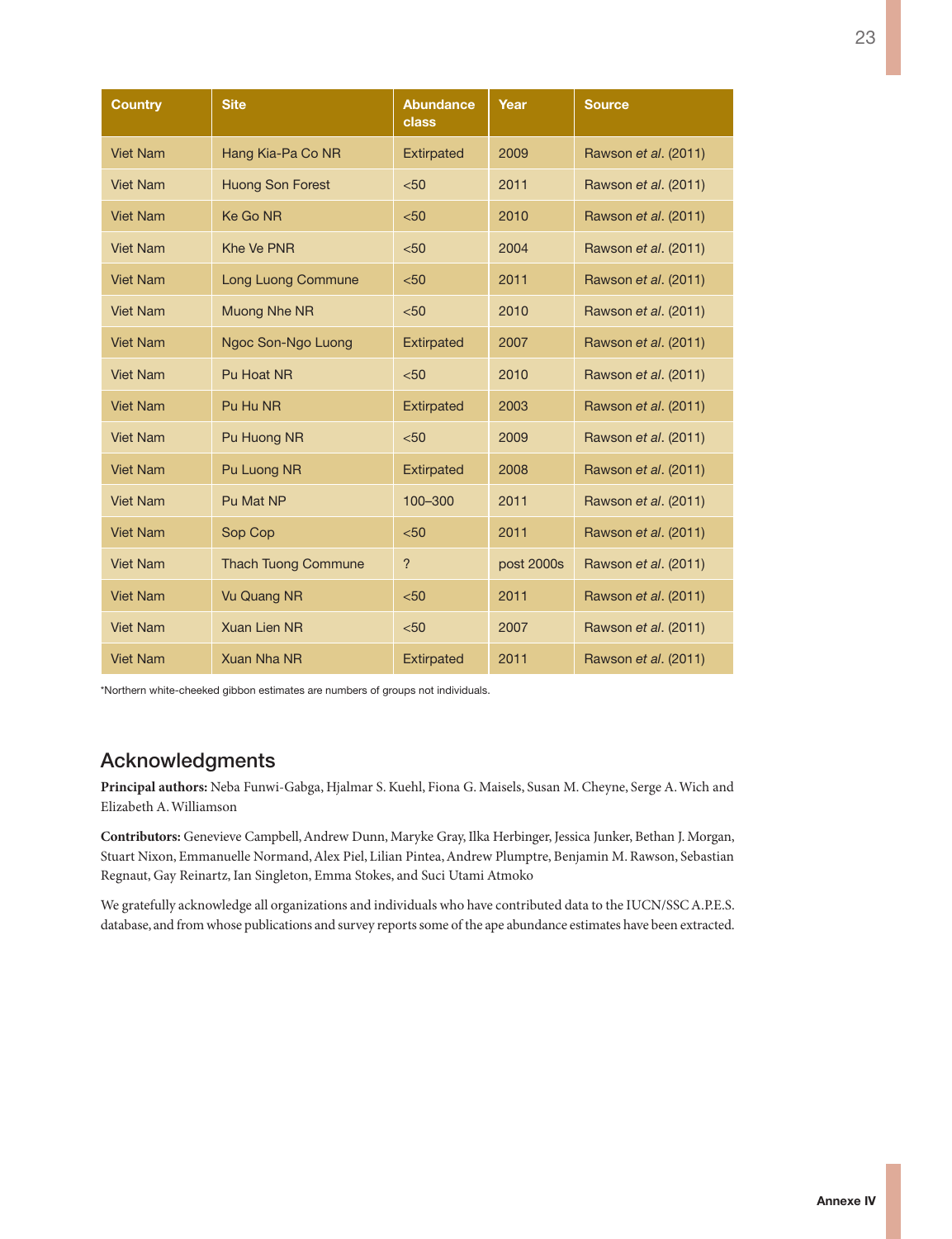#### **References**

- Ancrenaz, M., Gimenez, O., Ambu, L.*, et al.* (2005). Aerial surveys give new estimates for orangutans in Sabah, Malaysia. *PLoS Biology*, 3, e3.
- Barakabuye, N., Mulindahabi, F., Plumptre, A.J.*, et al.* (2007). Conservation of chimpanzees in the Congo-Nile divide forests of Rwanda and Burundi. Unpublished report no. 98210-G-GO95/GA 0282 to USFWS.
- Bermejo, M., Rodriguez-Teijeiro, J.D., Illera, G.*, et al.* (2006). Ebola outbreak killed 5000 gorillas. *Science*, 314, 1564.
- Blake, S. (2006). *Final Report on Elephant and Ape Surveys in the Odzala-Koukoua National Park, 2005.* Wildlife Conservation Society (WCS)/MEFE/Especes Phares.
- Brncic, T.M., Amarasekaran, B., and McKenna, A. (2010). *Sierra Leone National Chimpanzee Census.* Freetown, Sierra Leone: Tacugama Chimpanzee Sanctuary.
- Campbell, G., Kuehl, H., Kouame, P.N.G., and Boesch, C. (2008). Alarming decline of West African chimpanzees in Côte d'Ivoire. *Current Biology*, 18, R903-R4.
- Carvalho, J.S., Marques, T.A., and Vicente, L. (2013). Population status of *Pan troglodytes verus* in Lagoas de Cufada Natural Park, Guinea-Bissau *PLoS One*, 8, e71527.
- Chancellor, R., Langergraber, K., Ramirez, S., Rundus, A., and Vigilant, L. (2012). Genetic sampling of unhabituated chimpanzees (*Pan troglodytes schweinfurthii*) in Gishwati Forest Reserve, an isolated forest fragment in western Rwanda. *International Journal of Primatology*, 33, 479–88.
- Cheyne, S.M. (2011). Ex-mega rice project gibbon density and comparison with other sites. In *Orangutan Tropical Peatland Project Report*. Palangka Raya, Indonesia: Orangutan Tropical Peatland Project.
- Cheyne, S.M., Thompson, C.J.H., Phillips, A.C., Hill, R.M.C., and Limin, S.H. (2007). Density and population estimate of gibbons (*Hylobates albibarbis*) in the Sabangau catchment, Central Kalimantan, Indonesia. *Primates*, 49, 50–6.
- Cheyne, S.M., Zrust, M., Hoeing, A.*, et al.* (2012). Barito River Initiative for Nature Conservation and Communities (BRINCC) preliminary report. Palangka Raya, Indonesia: BRINCC Expedition.
- Danquah, E. (2009). A survey of medium to large mammals of Ankasa and Bia Conservation areas (March–June 2009). Unpublished survey report.
- Danquah, E., Oppong, S.K., Akom, E., and Sam, M. (2012). Preliminary survey of chimpanzees and threatened monkeys in the Bia-Goaso Forest Block in Southwestern Ghana. *African Primates*, 7, 163–74.
- Davenport, T.R.B., N. Mpunga, G.P. Philips*, et al.* (2010). The conservation status of the chimpanzee (*Pan troglodytes schweinfurthii*) in southern Tanganyika. Unpublished report. Wildlife Conservation Society (WCS).
- Duckworth, J.W. (2008). *Preliminary Gibbon Status Review for Lao PDR 2008.* Cambridge: Fauna and Flora International.
- Dunn, A., Bergl, R., Imong, I., *et al*. (in press). *Regional Action Plan for the Conservation of the Cross River Gorilla* (Gorilla gorilla diehli). New York: IUCN/SSC Primate Specialist Group and Wildlife Conservation Society.
- Duvall, C.S. (2008). Human settlement ecology and chimpanzee habitat selection in Mali. *Landscape Ecology*, 23, 699–716.
- Ekinde, A., and Ashu, M. (2006). Preliminary survey of apes around the Assaka Forest, Akwaya Subdivision, SWP Cameroon. Unpublished report. Wildlife Conservation Society (WCS).
- Ekinde, A.E., and Khumbah, P. (2006). Cross River gorilla surveys in south-east UFA 11–002 and search for genetic samples in the Besali-Bechati-Fossimondi forests. Limbe, Cameroon: Wildlife Conservation Society (WCS) and ERuDeF. Unpublished report to USFWS.
- Ekobo, A. (2007). Etude sur les potentialites fauniques de l'UFA 00–004 Province du Littoral, Cameroon. Unpublished report. WWF.
- Etoga, G. (2001). Etude sur les potentialites fauniques de l'UFA 10038. Unpublished report.
- Etoga, G., and Foguekem, D. (2008). Etude des potentialite fauniques du Parc National de Campo Ma'an: Status des grands mammiferes et menaces anthropiques. WWF. Unpublished report.
- Eyebe, J.P. (2008). Etude du potentiel fauniques d'une concession forestiere. Cas de l'UFA 09- 024 en peripherie du Parc National de Campo Ma'an. University of Dschang. Unpublished Diploma.
- Fotso, R., Nku, E.M., and Groves, J. (2002). Distribution and conservation status of gorilla population in the forests around Belabo, Eastern Province, Cameroon. Unpublished report to Cameroon Oil Transportation Company (COTCO).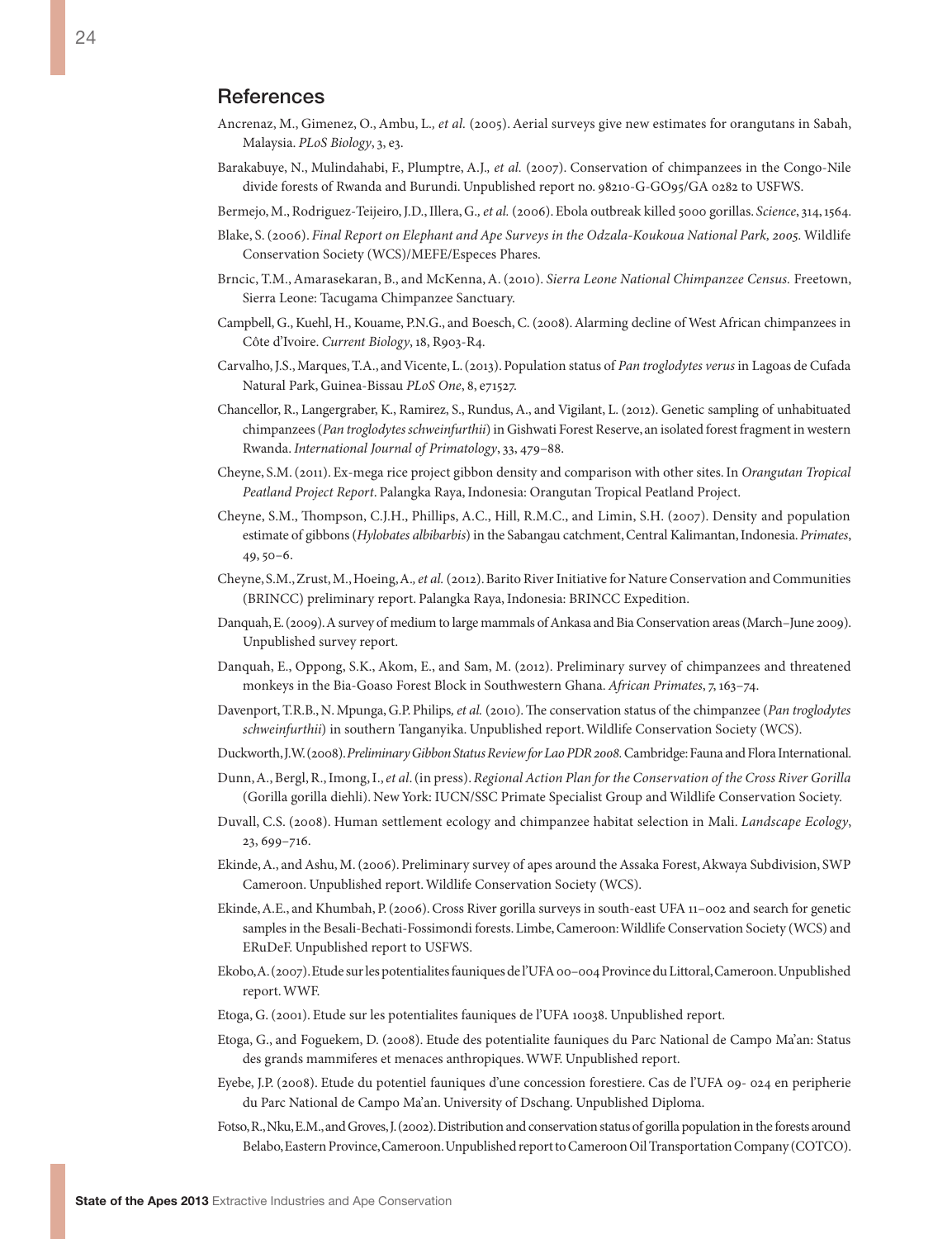- Gašperšič, M. and Pruetz, J.D. (2011). Chimpanzees in Bandafassi Arrondissement, Southeastern Senegal: field surveys as a basis for the sustainable community-based conservation. *Pan Africa News*, 18, 23–25.
- Gatti, S. (2009). *Status of Primate Populations in Protected Areas Targeted by the Community Forest Biodiversity Project.* Ghana: WAPCA Ghana.
- Gilhooly, L.J. (2012). Population Density and Habitat Assessment of Müller's Gibbon (*Hylobates muelleri*) in Sungai Wain Protection Forest, East Kalimantan, Indonesia.
- Gray, M., Roy, J., Vigilant, L.*, et al.* (2013). Genetic census reveals increased but uneven growth of a critically endangered mountain gorilla population. *Biological Conservation*, 158, 230–8.
- Greengrass, E.J. (2006). A survey for chimpanzees in south-west Nigeria. Unpublished report. Arlington, VA, and New York, NY: US Fish and Wildlife Service (USFWS) and Wildlife Conservation Society (WCS).
- Greengrass, E.J., and Maisels, F. (2007). Conservation of the Nigerian-Cameroon chimpanzee *P. t. vellerosus* (and other mammals) in and around the Banyang-Mbo Wildlife Sanctuary, south-west Province, Cameroon. Unpublished report. Wildlife Conservation Society (WCS).
- Grossmann, F., Hart, J., Vosper, A., and Ilambu, O. (2008). Range occupation and population estimates of bonobos in the Salonga National Park: application to large-scale surveys of bonobos in the Democratic Republic of Congo. In *The Bonobos: Behaviour, Ecology and Conservation.* Volume II, ed. T. Furuichi, and J. Thompson. New York, NY: Springer Publishing, pp. 189–216.
- Guislain, P., and Reinartz, G.E. (2010–11). Means of verification report of wildlife indicators to CARPE. CBFP SLS Landscape no. 8. Milwaukee, WI: Zoological Society of Milwaukee. Unpublished report to CARPE.
- Halford, T., Ekodeck, H., Sock, B., Dame, M., and Auzel, P. (2003). Density and distribution status of chimpanzees (*Pan troglodytes troglodytes*) and gorillas (*Gorilla gorilla gorilla*) in the Mengame Reserve, Cameroon, with assessment of threats and conservation potential. Report to the Jane Goodall Institute.
- Harrison, M.E., Cheyne, S.M., Husson, S.J.*, et al.* (2012). *Preliminary Assessment of the Biodiversity and Conservation Value of the Bawan Forest, Central Kalimantan, Indonesia.* Palangka Raya, Indonesia: Orangutan Tropical Peatland Project.
- Harrison, M.E., Hendri, Dragiewicz, M.L.*, et al.* (2010). Biodiversity of the Mungku Baru Ulin Forest, Central Kalimantan, Indonesia. Report produced by the Orangutan Tropical Peatland Project for International Animal Rescue. Palangka Raya, Indonesia: Orangutan Tropical Peatland Project.
- Herbinger, I. (2001). Rapport de recensement de la population de chimpanzes au Mont Sangbe. Unpublished report to the Wild Chimpanzee Foundation.
- Herbinger, I. (2002). A Rapid Survey of Primates in the Simandou Range, Pic de Fon, Guinea. Unpublished report to the Wild Chimpanzee Foundation.
- Hoke, P., Demey, R., and Peal, A., eds (2007). *A rapid biological assessment of North Lorma, Gola and Grebo National Forests, Liberia*. RAP Bulletin of Biological Assessment 44. Arlington, VA: Conservation International.
- Imong, S., Mengnjo, C., and Okeke, F. (2009). Gorilla census of Boshi Extension and Okwa Hills, Cross River National Park, Nigeria. December 2009. Unpublished report to Cross River National Park and the Wildlife Conservation Society (WCS), Nigeria.
- Inogwabini, B.I., Abokome, M., Kamenge, T., Mbende, L., and Mboka, L. (2012). Preliminary bonobo and chimpanzee nesting by habitat type in the northern Lac Tumba Landscape, Democratic Republic of Congo. *African Journal of Ecology*, 50: 285-298.
- IUCN (2013). *IUCN Red List of Threatened Species. Version 2013.1*. http://www.iucnredlist.org/.
- IUCN and ICCN (2012). *Bonobo* (Pan paniscus): *Conservation Strategy 2012–2022.* IUCN/SSC Primate Specialist Group and Institut Congolais pour la Conservation de la Nature, Gland, Switzerland
- Iyenguet, F.C., Madzoke, B., Twagirashyaka, F.*, et al.* (2012). Inventaire des Grands Mammifères et Activités Humaines dans la Batanga, Périphérie est de la Réserve Communautaire du Lac Télé, République du Congo. Unpublished report. Wildlife Conservation Society (WCS) Congo.
- Iyenguet, F.C., Malanda, G.F., Madzoke, B., and Twagirashyaka, F. (2008). Recensement et Distribution des Grands Mammifères et Activités Humaines dans la Zone Impfondo. Unpublished report. Wildlife Conservation Society (WCS) Congo.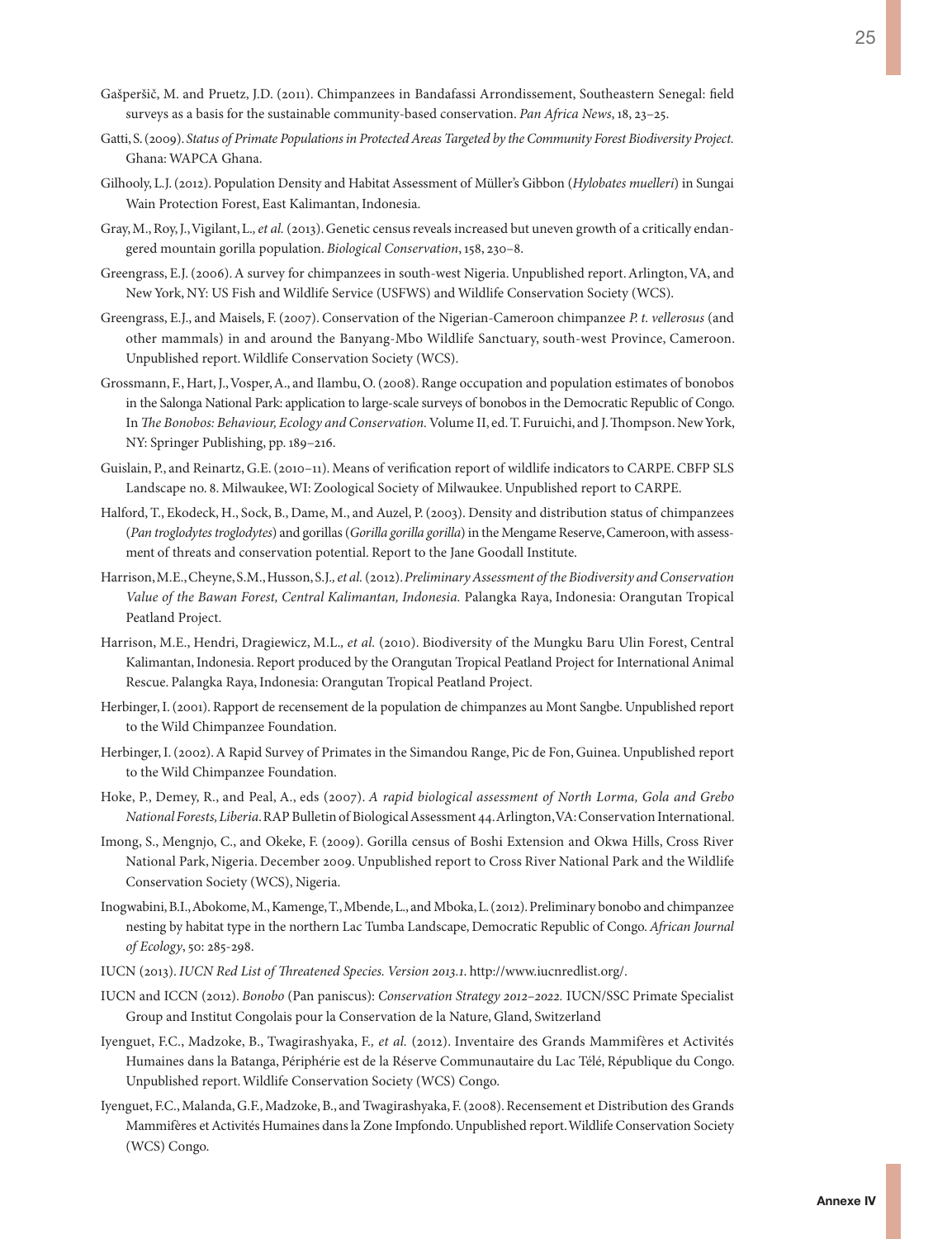- Kuehl, H.S., N'Goran, P.K., Yapi, F.*, et al.* (in review). The cost of interrupted conservation activities within a World Heritage Site. *Conservation Letters*.
- Latour, S. (2010). Réserve de Faune du Dja. Evaluation du statut des grands singes., Groupement BRL Ingénieri -SECA /GFA / DFS: 68.
- Liengola, I., Maisels, F., Nkumu, P., and Bonyenge, A. (2010). Conserving bonobos in the Lokofa block of the Salonga National Park, Democratic Republic of Congo. Wildlife Conservation Society (WCS). Unpublished report to the Beneficia Foundation.
- Liengola, I., Vosper, A., Maisels, F., Bonyenge, A., and Nkumu, P. (2009). Conserving bonobos in the last unexplored forest of the Democratic Republic of Congo the Tshuapa-Lomami-Lualaba landscape. Unpublished report. Wildlife Conservation Society (WCS).
- Mahop, J.P. (2007). Densite, abondance et distribution spatio-temporelle des grands et moyens mammiferes diurnes dans la ZICGCS 9. WWF Jengi. Unpublished report.
- Maisels, F., Nishihara, T., Strindberg , S.*, et al.* (2012). Great ape and human impact monitoring training, surveys, and protection in the Ndoki-Likouala Landscape, Republic of Congo. GACF Agreement 96200–9-G247. Unpublished report. Wildlife Conservation Society (WCS).
- Maisels, F., Nkumu, P., and Bonyenge, A. (2009). Salonga National Park, Democratic Republic of Congo: terrestrial wildife and human impact monitoring programme. Survey report: Salonga corridor. Unpublished report. Wildlife Conservation Society (WCS).
- Maisels, F., Nkumu, P., Bonyenge, A., and Naky, P. (2010). Salonga National Park, Democratic Republic of Congo: terrestrial wildife and human impact monitoring programme. Survey report: eastern sector of park. Unpublished report. Wildlife Conservation Society (WCS).
- Maisels, F., Strindberg , S., Ambahe, R.*, et al.* (2013a). Deng Deng National Park and UFA 10–065, Republic of Cameroon. Wildlife and Human Impact Survey 2012 Wildlife Conservation Society (WCS).
- Maisels, F., Strindberg, S., Kiminou, F.*, et al.* (2013b). Wildlife and Human Impact Survey 2012, and monitoring 2005–2008–2012. Odzala-Kokoua National Park, Republic of Congo, Fondation Odzala-Kokoua/WCS.
- Malanda, G., Iyenguet, F., and Madzoke, B. (2010). Inventaire et Distribution des Grands Mammifères et Activités Humaines dans la Zone Tanga. Unpublished report. Wildlife Conservation Society (WCS) Congo.
- Malonga, R. (2008). Final report on elephants and great apes survey in the Ngombe FMU and Ntokou-Pikounda forest, Republic of Congo. Contribution to a status survey of great apes. New York, Wildlife Conservation Society (WCS).
- Marchesi, P., Marchesi, N., Fruth, B. and Boesch, C. (1995). Census and distribution of chimpanzees in Côte d'Ivoire. *Primates*, 36, 591–607.
- Mboh, H., and Warren, Y. (2007). Large mammal survey of the proposed Takamanda National Park. Unpublished report. Wildlife Conservation Society (WCS).
- McCullough, J., Alonso, L.E., Naskrecki, P., Wright, H.E., and OseiOwusu, Y. (2007). *A Rapid Biological Assessment of the Atewa Range Forest Reserve, Eastern Ghana. RAP Bulletin of Biological Assessment no. 47.* Arlington, VA: Conservation International.
- MIKE (2013). Survey of Boumba-Bek's great ape population: results from the 2012 survey. Monitoring of Illegal Killing of Elephants (MIKE)-CITES Programme.
- Morgan, B.J. (2010). The gorillas of the Ebo forest, Cameroon. *Gorilla Journal,* 40, 16-18.
- Morgan, B.J., Adeleke, A., Bassey, T.*, et al.* (2011). *Regional Action Plan for the Conservation of the Nigeria-Cameroon Chimpanzee* (Pan troglodytes ellioti)*.* San Diego, CA: IUCN/SSC Primate Specialist Group and Zoological Society of San Diego.
- Murai, M., Ruffler, H., Berlemont, A.*, et al.* (2013). Priority Areas for large mammal conservation in Equatorial Guinea. *PLoS One*, 8, e75024.
- N'Goran, P.K. (2007). Quelques résultats de la première phase du biomonitoring au Parc National de la Marahoué. Unpublished report.
- Nixon, S., Plumptre, A.J., Pintea, L.*, et al.* (2012). The forgotten gorilla: historical perspectives and future challenges for conserving Grauer's gorilla. Abstract. Presented at the XXIV Congress of the International Primatological Society, Cancún, Mexico.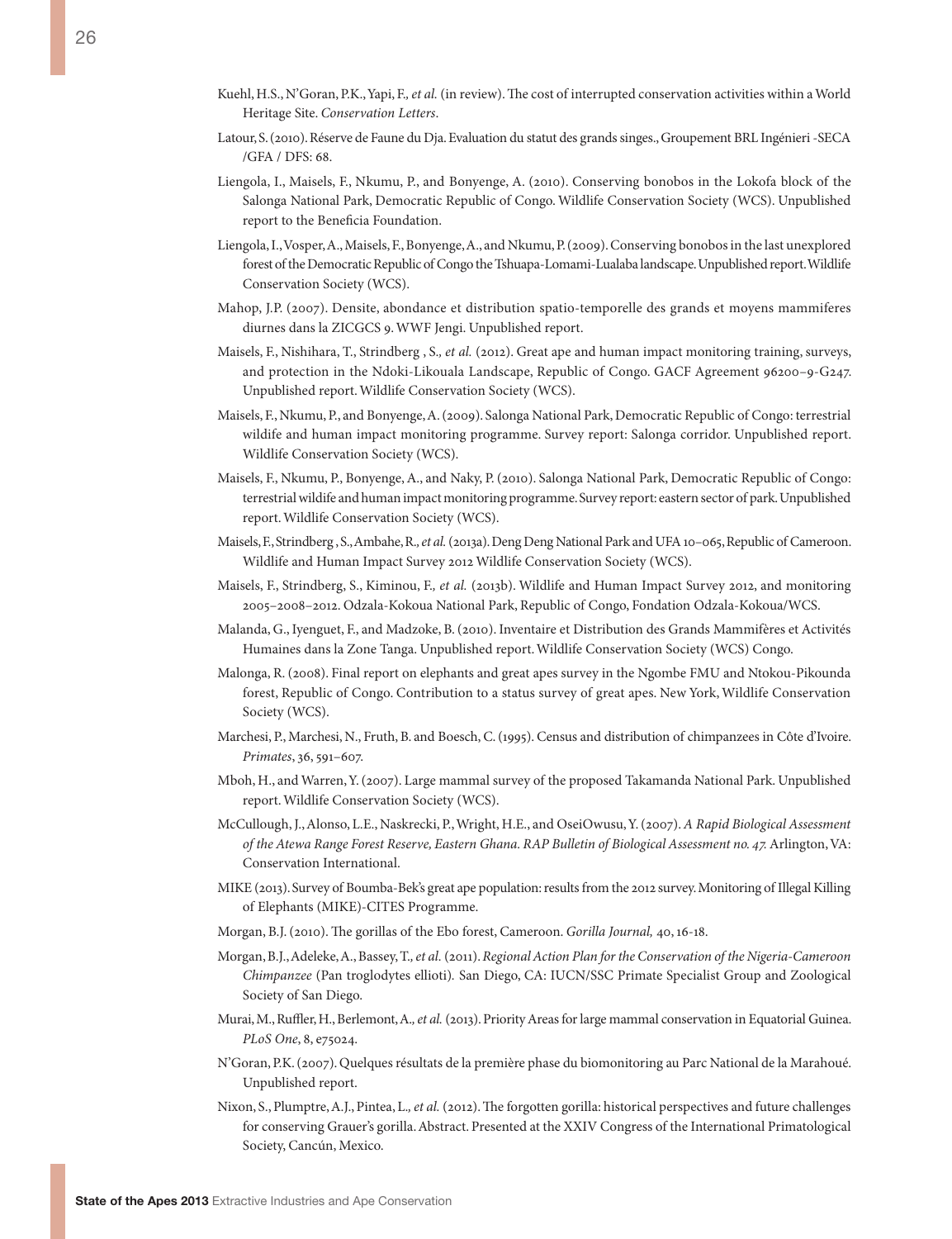- Nku, E. (2003a). Large mammal reconnaissance surveys of Ejagham Forest Reserve, SW Province, Cameroon. Limbe, Cameroon: WCS Cameroon.
- Nku, E.M. (2003b). Rapid Large Mammal Assessment of Nkwende Hills Forest Concession (UFA 11–001) and Upper Banyang Forest Concession (UFA 11–002), South West Province, Cameroon. Wildlife Conservation Society (WCS).
- Nku, E. (2004a). Large mammal reconnaissance surveys of Lake Barombi Mbo and Southern Bakundu Forest Reserves, SW Province Cameroon. Unpublished report. Wildlife Conservation Society (WCS).
- Nku, E.M. (2004b). Large and Medium Size Mammal Survey of the UFA 09–024 Forest Concession, South Province, Cameroon. Wildlife Conservation Society (WCS).
- Nku, E., and Ekobo, A. (2007). Large mammal surveys of the proposed Mount Cameroon National Park. Unpublished report. Wildlife Conservation Society (WCS).
- Normand, E., Singo, B., and Boesch, C. (2010). *Rapport de suivi ecologique dans les forêts classées de Goin-Débé et de Cavally (2007-2010).* Abidjan, Côte d'Ivoire: Wild Chimpanzee Foundation.
- Nzooh Dongmo, Z.-L., Kouob Begne, S., Annong, V.*, et al.* (2006). Suivi écologique dans le parc national de Nki et sa zone périphérique : Données de base sur la dynamique des populations de grands et moyens mammifères et des activités anthropiques.
- Oates, J. (2006). Primate conservation in the forests of Western Ghana: recommendations for a conservation strategy. Unpublished report to the Wildlife Division, Forestry Commission Ghana.
- Oates, J., Sunderland–Groves, J., Bergl, R.*, et al.* (2007). *Regional Action Plan for the Conservation of the Cross River Gorilla* (Gorilla gorilla diehli)*.* Arlington, VA: IUCN/SSC Primate Specialist Group and Conservation International.
- Ogunjemite, B.J. (2011). Chimpanzee (*Pan troglodytes*) populations in southwestern Nigeria. *Journal of Sustainable Development in Africa*, 13, 60–73.
- Piel, A.K., Stewart, F.A., Pintea, L., Li, Y., and Ramirez, M.A. (2013). The Malagarasi River does not form an absolute barrier to chimpanzee movement in Western Tanzania. *PLoS One*, 8, e58965.
- Pintea, L., Latour, S., Hanni, D.C., Tchindongo, E., Nsafou, A., Atencia, R., Pharoah L. and Cox, D. (2012). Biological surveys and geeospatial analysis to support great ape conservation in Dimonika biosphere and Tchimpounga Natural Reserves, Republic of Congo (abstract). Presented at the International Primatological Society, Cancun, Mexico.
- Plumptre, A.J., Cox, D., and Mugume, S. (2003). *The Status of Chimpanzees in Uganda. Albertine Rift Technical Report Series No. 2.* Wildlife Conservation Society (WCS).
- Plumptre, A.J., Rose, R., Nangendo, G.*, et al.* (2010). Eastern chimpanzee (*Pan troglodytes schweinfurthii*): status survey and conservation action plan 2010–2020. Gland, Switzerland, IUCN/SSC Primate Specialist Group.
- Princee, F.P.G. (2013). Biomonitoring Survey 2011–2012 in Dzanga-Sangha protected areas. Bayanga, Central African Republic: WWF.
- Pruetz, J.D., and Bertolani, P. (2007). Savanna chimpanzees, *Pan troglodytes verus*, hunt with tools. *Current Biology*, 17, 412–7.
- Pruetz, J.D., Marchant, L.F., Arno, J., and McGrew, W.C. (2002). Survey of savanna chimpanzees (*Pan troglodytes verus*) in southeastern Sénégal. *American Journal of Primatology*, 58, 35–43.
- Rawson, B.M., Insua-Cao, P., Nguyen Manh Ha*, et al.* (2011). *The Conservation Status of Gibbons in Vietnam.* Hanoi: Fauna and Flora International and Conservation International.
- Reinartz, G.E., and Guislain, P. (2010). *Assessment of Bonobo Distribution and Development of Bio-Monitoring Capacity in the MLW CARPE Landscape, DRE Congo, USF&WS Grant # 98210–8-G523. Final Report to the African Wildlife Foundation and USFWS.* Milwaukee, WI: Zoological Society of Milwaukee.
- Reinartz, G.E., Inogwabini, B.-I., Ngamankosi, M., and Wema Wema, L. (2006). Effects of forest type and human presence on bonobo (*Pan paniscus*) density in the Salonga National Park. *International Journal of Primatology*, 27, 603–34.
- Robbins, M.M., Gray, M., Fawcett, K.A.*, et al.* (2011). Extreme conservation leads to recovery of the Virunga mountain gorillas. *PLoS One*, 6, e19788.
- Roulet, P.A., Pelissier, C., Patek, G., Beina, D., and Ndallot, J. (2007). Projet Zemongo- Un aperçu du contexte écologique et de la pression anthropique sur les resources naturelles de la Réserve de Faune de Zemongo,